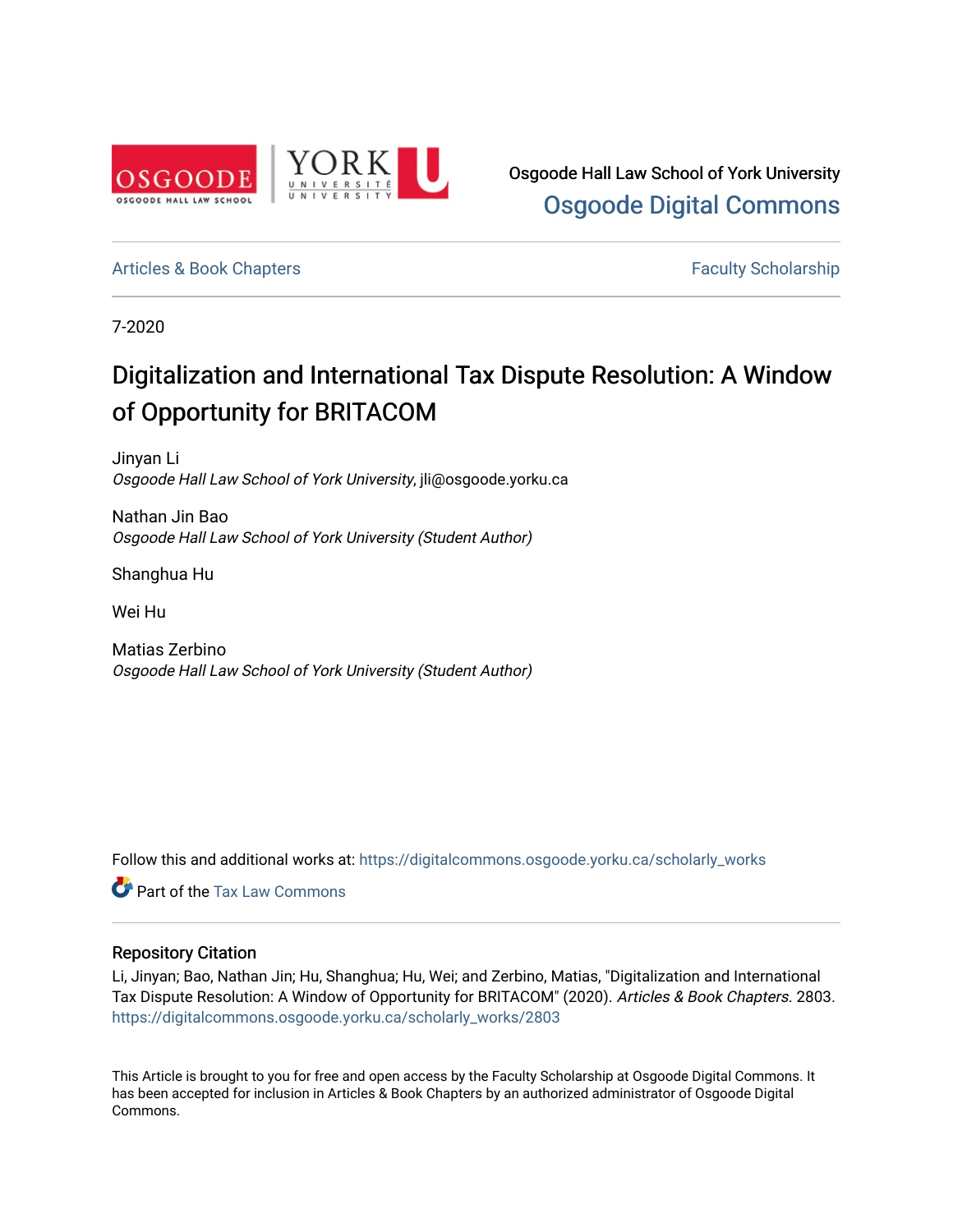## Digitalization and International Tax Dispute Resolution: A Window of Opportunity for BRITACOM

Jinyan Li, Nathan Jin Bao, Shanghua Hu, Wei Hu and Matias Zerbino \*

\*Jinyan Li, Professor, Osgoode Hall Law School of York University, Canada (Osgoode); Nathan Jin Bao is a JD student at Osgoode; Shanghua Hu and Wei Hu are visitors at Osgoode and on a study leave from the State Taxation Administration; Matias Zerbino is a LLM Tax student at Osgoode and tax lawyer from Brazil.

This paper has been submitted for publication in BRITJ.

Abstract:

Digitisation technologies are facilitating and transforming tax administration and dispute resolution in various ways. This paper presents some existing and emerging best practices in digitalized tax administration and smart dispute resolution. Inspired by the objectives of the Belt & Road Initiative and BRITACOM and these best practices, this paper suggests that BRITACOM take advantage of digitisation and seize upon the unprecedented opportunity to create a digitalized mechanism for resolving cross-border tax disputes among Belt & Road jurisdictions.

Key words: digitisation, tax dispute, arbitration, online ADR, mutual agreement procedure (MAP), BRITACOM, Belt and Road Initiative

## 1. Introduction

In the age of digitization, digital technologies affect the business of taxpayers and tax administrations by enhancing or transforming how business is done.<sup>[1](#page-15-0)</sup> Taking advantage of digital technologies to reduce the costs of tax compliance and administration and to expedite tax dispute resolution are among the priorities for BRITACOM (Belt and Road Initiative Tax Administrations Cooperation Mechanism) – an organization established in 2019 by tax administrations in over 30 Belt and Road Initiative (BRI) jurisdictions.<sup>[2](#page-15-1)</sup> In this paper, we consider the recent developments and best practices in the digitization of tax administration and dispute resolution and suggest that BRITACOM consider establishing a technology-enhanced mechanism for minimizing and resolving cross-border tax disputes.

Digital technologies are reshaping or creating new ways of communicating, working and transacting. [3](#page-15-2) Notable examples are the expansion of the Internet, the Internet of Things, the availability of portal solutions, social media, mobile platforms, cloud computing, big data technologies and advanced analytics techniques, Blockchain, as well as artificial intelligence (AI),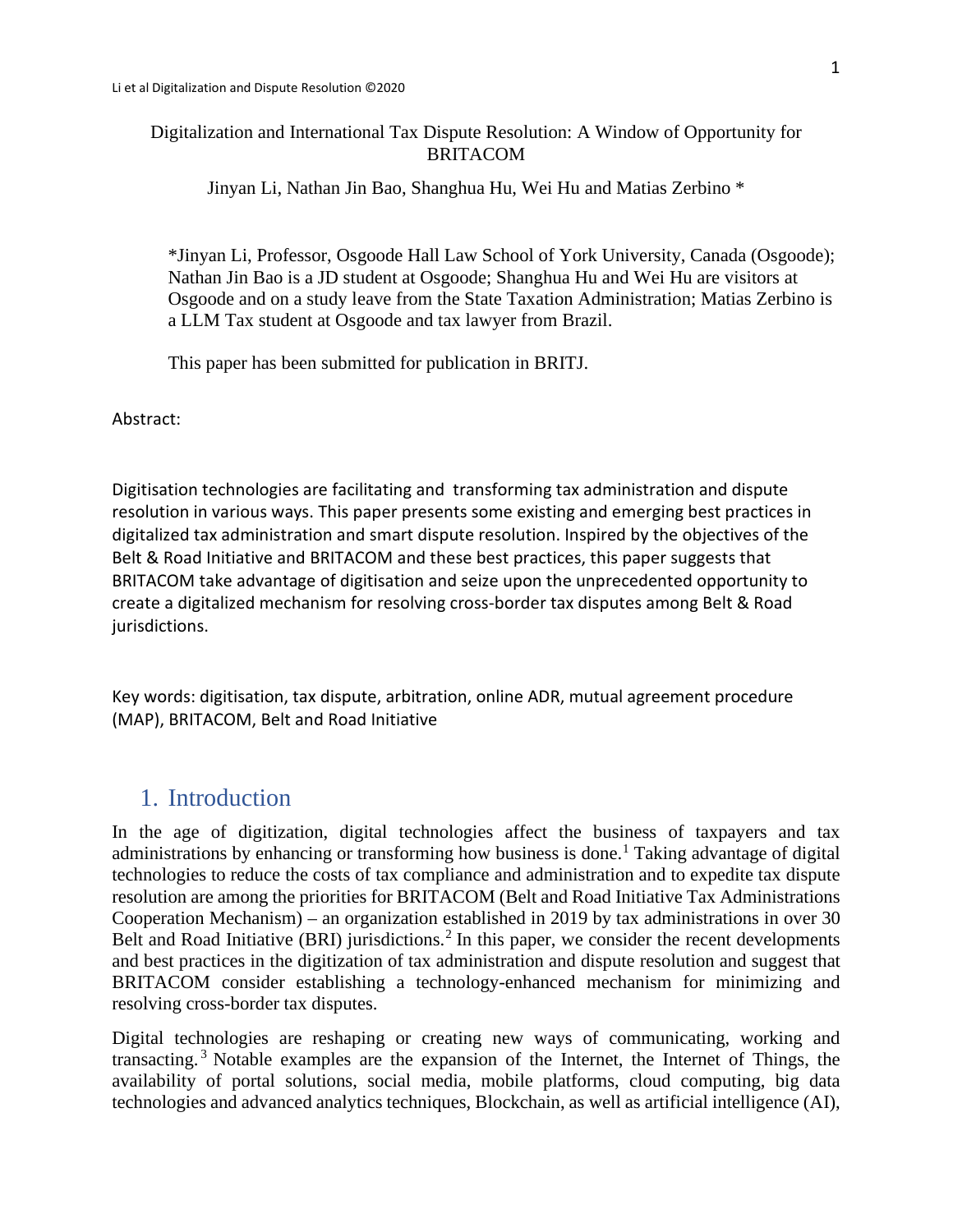including machine learning. New business models enabled by digital technologies challenge the application of existing international tax rules (such as the basis for allocating taxation rights among countries based on the source of income and residence of taxpayers as well as transfer pricing rules), giving rise to potential international tax disputes. It is encouraging to witness the global efforts on developing a consensus on digital taxation and reducing base-erosion and profit shifting.<sup>[4](#page-16-0)</sup> Our paper does not engage in the substantive tax issues. Instead, the paper focuses on the use of digital technologies in tax disputes prevention and resolution.

Following this Introduction, Part 2 canvases some existing and emerging practices in digital tax administration and digital or "smart" dispute resolution. It highlights the point that some developing countries are leaders in the digitalization movement and the speed of digitalization is getting faster. There is also an increasing level of standardization in technologies used by taxpayers and tax administrations across jurisdictions. Part 3 presents the types and nature of international tax disputes among BRI countries. It suggests that technology has come to the aid of tax administrations in the sense of overcoming imperfect taxpayer information problem and enabling tax administrations in developing countries to leapfrog to the digital age. Part 3 then explores the potential application of digital technologies in reducing and resolving tax disputes in BRI jurisdictions through advanced rulings, settlement or mutual agreement procedure (MAP). It suggests that the extent of benefits would depend on whether a tax dispute is largely quantifiable (such as transfer pricing), measurable (such as temporal test in defining a service permanent establishment), or mostly interpretative (such as characterization issues or treaty-abuse issues). Inspired by the recent developments in digitalization in tax administration and dispute resolution, Part 4 presents reasons for BRITACOM to create a dispute management mechanism in order to expedite resolution of cross-border tax disputes while enhancing the capacity of tax administrations and improving taxpayer services.

## 2. Digitalizing Tax Administration and Dispute Resolution: Selected Practices and Experiences

## 2.1 The Trend of Digitalization

Digitization refers to the conversion of text, pictures, or sound into a digital form that can be processed by a computer. The technologies of digitization originally enable the conversion of traditional forms of information storage such as paper and photographs into the binary code (1s and 0s) of computer storage. Increasingly, technologies allow data to be created, stored, communicated and consumed digitally. Business enterprises, institutions and government agencies have been going through a digital transformation, turning digitization into new processes, activities, and transactions. Some recent technologies, such as Big Data,<sup>[5](#page-16-1)</sup> Blockchain,<sup>[6](#page-16-2)</sup> and AI<sup>[7](#page-16-3)</sup> (such as deep machine learning<sup>[8](#page-16-4)</sup>) are regarded as disruptive as they significantly affect the way that consumers, businesses and government agencies operate. The OECD/G20 Base Erosion and Profit Shifting Project notes:<sup>[9](#page-16-5)</sup>

Ubiquitous digital devices, connectivity and "smart" technology are bringing significant changes that are profoundly affecting relationships and markets. ICT [Information communication technology] has become part of the foundational infrastructure for business and society, evidenced in a heavy reliance on efficient and widely accessible online communication networks and services, data, software, and hardware.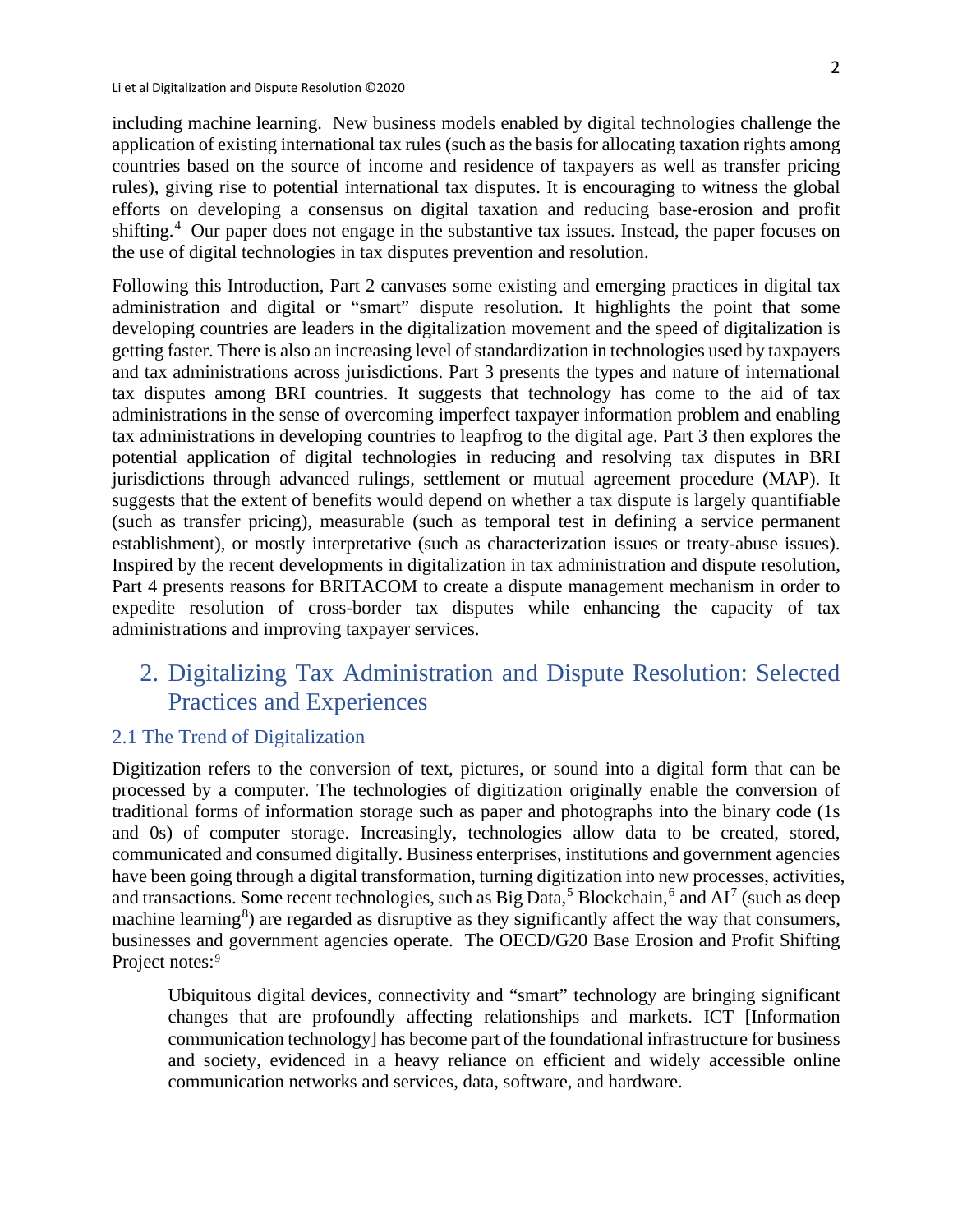Disruptive technologies challenge the adequacy of existing international tax rules and traditional tax administration procedures and practices while generating new opportunities for policymakers and tax administrations. Technologies also disrupt how international commercial disputes are generated, managed and resolved. More and more commercial arbitrations and litigation take place primarily by means of electronic communication, and e-filing in courts around the world has become more commonplace in recent years. There are some pilot projects that experiment with "smart" or "automatic" resolution by using AI technologies.

## 2.2 Tax Administration

#### 2.2.1 The Problem of Imperfect Information and digitalization

"At the core, modern revenue bodies are data processing organisations and, as such, they are vulnerable to disruptive ICT innovations." [10](#page-17-0) At the same time, digital technologies offer the promise of addressing the problem of imperfect information facing tax administrations.[11](#page-17-1) Taxpayer information can be imperfect because taxpayers may misrepresent their incomes, consumption or other taxable events to avoid or even evade paying taxes. Tax administrations are often constrained from obtaining information or have to use resource-heavy tax audit processes to verify information. Digitalization can help alleviate these constraints in several ways:

- a) Better ways of verifying taxpayer information. Information reported by taxpayers can be checked automatically and more accurately by tax administration's computers. Tax authorities are using real-time or near real-time data analytics engines to validate invoices and lag discrepancies, verify sales and purchase declarations, verify payroll and withholding declarations and compare data across jurisdictions and taxpayers. Based on these analyses, tax authorities make determinations, including tax and audit assessments.
- b) Obtaining taxpayer information from third parties (such as users of platforms) as well as tax administration in other countries (such as through automatic information exchange mechanism). With data being collected in more standardized formats, increased processing capabilities have allowed tax authorities to assess taxpayer risks by analyzing large data sets and by combining different sources of data. Tax administrations can draw on information from a wide range of government and corporate sources, as well as individual digital footprints, to create a profile of each taxpayer's total income.
- c) Accuracy of information can be enhanced through using blockchain technology. When the risk of providing inaccurate information is exposed, taxpayers' compliance in reporting and filing is expected to improve.

As such, digital technologies can potentially make taxpayer information more transparent to tax administrations. They enable tax administrations to have a clearer window into a taxpayer's tax operations, to use smarter tools (such as advanced analytics and AI) to monitor consistency, track compliance and more precisely choose audit targets. Such enhanced scrutiny and unprecedented visibility are likely to lead to more effective tax administration, higher tax assessments, leading to more tax controversy.<sup>[12](#page-17-2)</sup>

Many countries have implemented some form of digital tax reporting or collection requirements – and many of those early movers are developing nations.[13](#page-17-3) Some examples are: in 2008, Brazil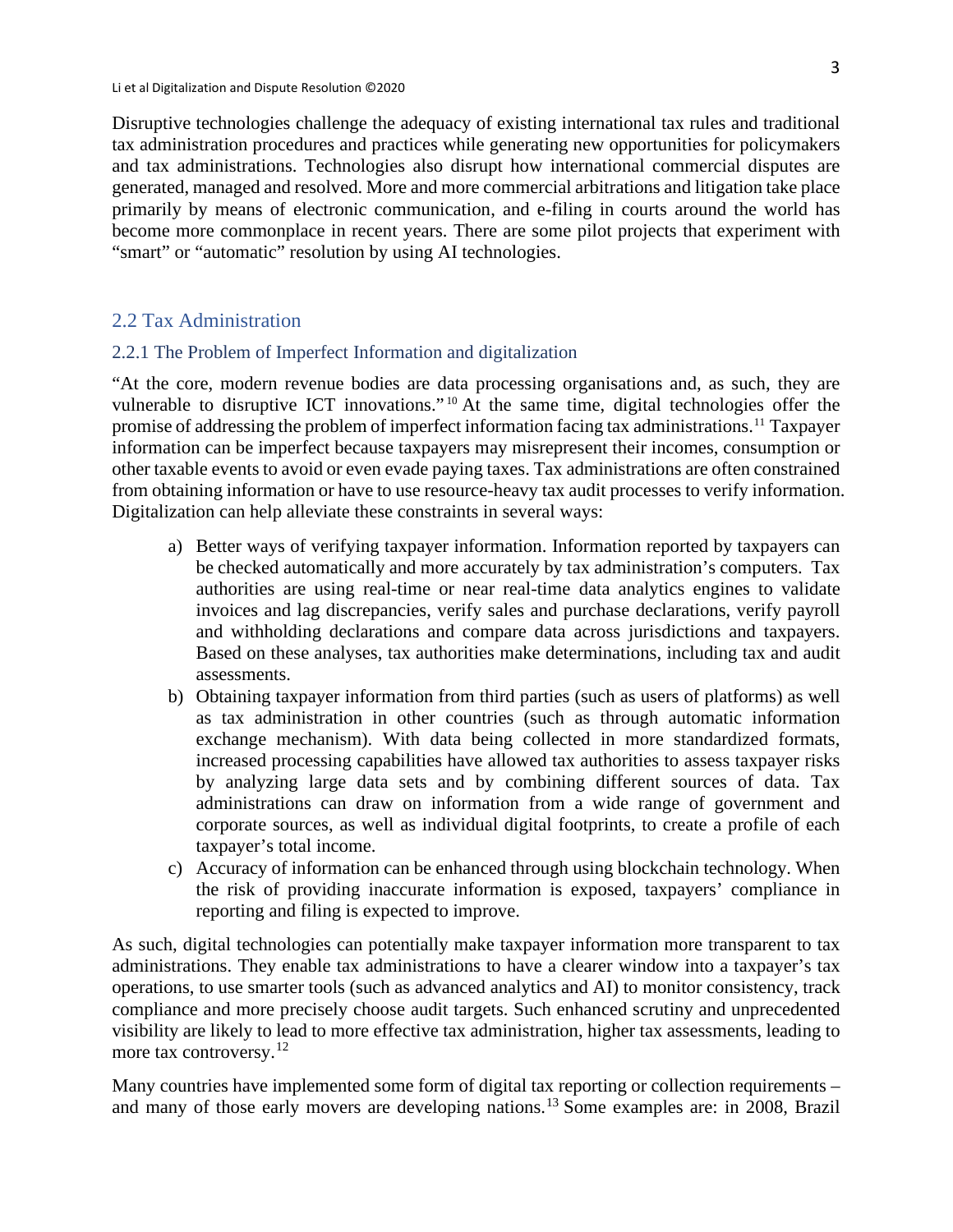introduced requirements for real-time e-invoicing and e-reporting; in 2011, Mexico required companies to integrate their financial systems with the host tax authority in order to share VAT activity in real time. In some countries, digital tax administration is part of constructing a digital society. Estonia is an example.<sup>[14](#page-18-0)</sup> Estonia's digital society is built on electronic identity system (e-ID) and a data exchange layer called the X road. All residents have ID cards that serve as mandatory identity documents and used for authentication for different digital services and digital signatures. The X road is a form of digital infrastructure, a secure data exchange layer for residents, public institutions, and private companies. It enables a secure Internet-based data exchange between information systems. The government offers e-services to its residents, including filing tax returns. In 2016 Estonia introduced VAT Appendix process, under which all businesses must submit data of all transactions starting from 1000€. The tax administration thus gets data from both parties of a transaction. Data is submitted with the monthly VAT return either through user interface (e-tax IT system) or by machine to machine interface between the tax administration IT system and businesses' systems.

#### 2.2.2 E-filing and Pre-populated Tax Returns

Digitalization occurs at various stages of tax compliance and administration. The level of digitisation in tax administration in Latin American countries is shown in the table below: [15](#page-18-1)

| <b>Parameters</b>                                                                | Argentina | Brazil | Chile | Colombia | Costa<br>Rica |   | Mexico   Panama   Peru |                           | Uruguay |
|----------------------------------------------------------------------------------|-----------|--------|-------|----------|---------------|---|------------------------|---------------------------|---------|
|                                                                                  |           |        |       |          |               |   |                        |                           |         |
| 1. Level of digitalization                                                       |           |        |       |          |               |   |                        |                           |         |
| 1. E-invoicing                                                                   | х         | x      | x     | х        | x             | x |                        | x                         | x       |
| 2. Electronic filing of tax returns                                              | x         | x      | x     | x        | x             | x | x                      | x                         | x       |
| 3. Electronic filing of TP documentation/TP returns                              | x         | x      | x     | x        |               | x | x                      | $\boldsymbol{\mathsf{x}}$ | x       |
| 4. Electronic communication with tax authorities                                 | х         | x      | x     | x        | x             | x | x                      | X                         | x       |
| 5. Exchange of information between tax authorities<br>(local, regional, federal) | x         | x      | x     | x        | x             | x | x                      | X                         | x       |
| 2. Functionalities of softwares/tools implemented by<br><b>Tax Authorities</b>   |           |        |       |          |               |   |                        |                           |         |
| 1. Data collection and standardization of formats                                | х         | x      | x     | x        | x             | x | x                      | x                         | x       |
| 2. Audit trails with external data                                               | x         | x      | x     | x        |               | x |                        |                           | x       |
| 3. Audit trails with internal data                                               | x         | x      | x     | x        |               | x | x                      | x                         | x       |
| 4. Generation of outliers                                                        | x         | x      |       | x        |               | x |                        | X                         | x       |
| 5. Electronic interaction with taxpayers                                         | x         | x      | x     | x        | x             | x | x                      | x                         | x       |
| 3. Data Analytics                                                                |           |        |       |          |               |   |                        |                           |         |
| 1. Standardization of data gathering (i.e. Xml-schema)                           | х         | x      | x     | x        | x             | x | x                      | x                         | x       |
| 2. Automatic generation of calculations and/or<br>penalties                      | х         | x      | x     | x        |               | x | x                      | x                         |         |
| 3. Reconciliation with historical data                                           | х         | x      | x     | x        |               | x |                        | x                         | x       |
| 4. Generation of outliers cross-checked with tax returns                         | х         | x      | х     | х        |               | x |                        | x                         | x       |
| 5. Exchange of information regarding data analytics<br>with taxpayers            |           | x      |       | х        |               |   |                        |                           |         |
| 4. Exchange of information at the international level                            |           |        |       |          |               |   |                        |                           |         |
| 1. Country-by-Country reports (MCAA)                                             | х         | x      | x     | x        |               | x | x                      | x                         | x       |
| 2. Financial information (CRS, FATCA)                                            | x         | x      | х     | x        |               | x |                        | x                         |         |
| 3. Rulings and APAs                                                              | х         |        |       |          |               | x |                        |                           | x       |
| 4. Mutual Agreements for cooperation in Tax matters                              | x         | x      | x     | x        | x             | x | x                      | x                         |         |
| 5. Mutual Agreements for Criminal purposes                                       |           | x      |       |          |               | x |                        | X                         |         |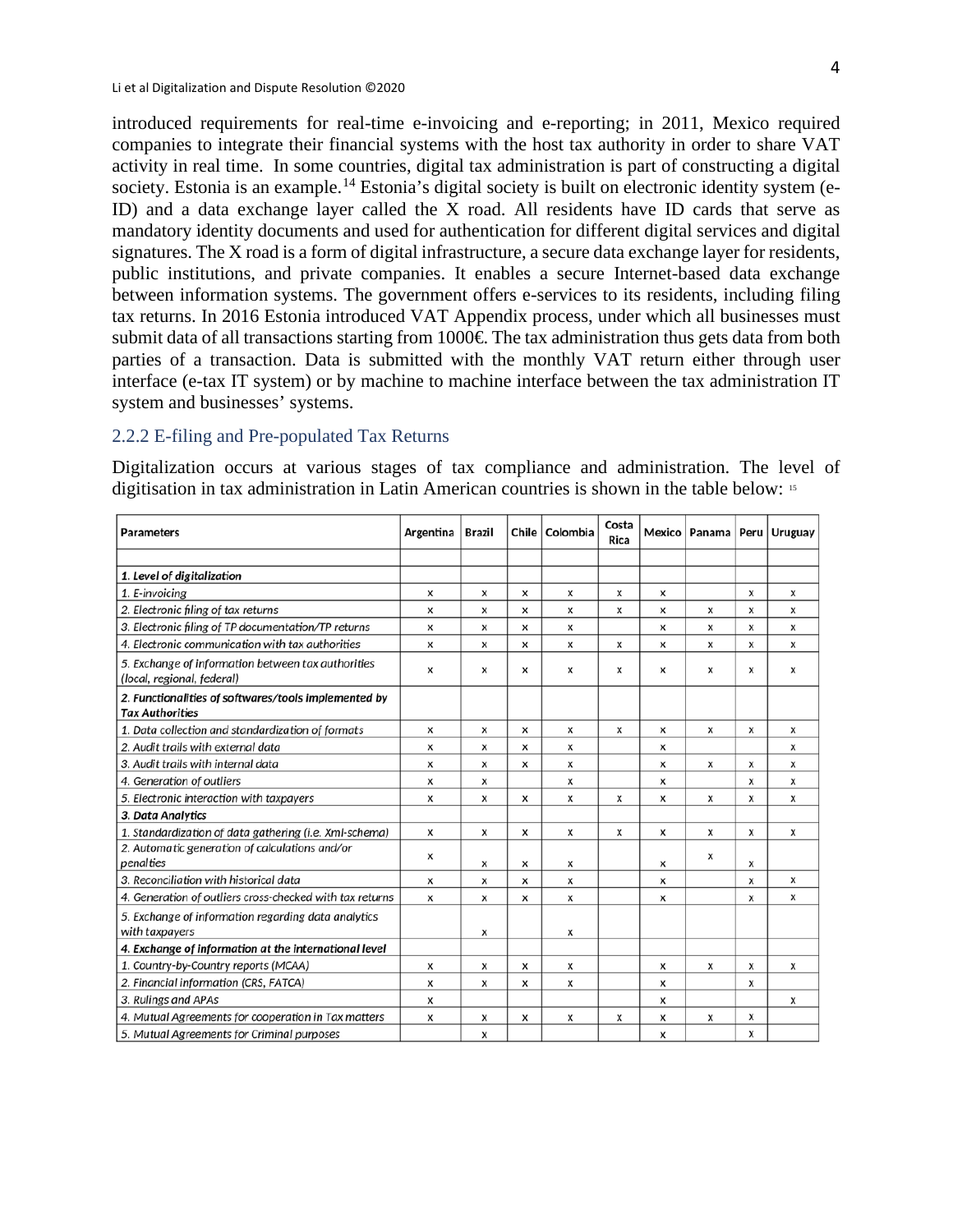Some countries have experimented with pre-filing of tax returns. Denmark pioneered this initiative in 1988. Pre-populating tax returns simplifies tax filing and payment for taxpayers as tax return is pre-filled with information obtained by the tax administration from third parties. This may ultimately lead to real-time taxation, eliminating the need for annual tax returns.<sup>[16](#page-19-0)</sup>

Mobile app has been used in some countries to facilitate taxpayer services and tax payment. For example, the Chinese State Taxation Administration (STA) released an Individual Income Tax App in 2019 to enable taxpayers to file their tax returns with pre-populated forms on the App.<sup>[17](#page-19-1)</sup> The e-Renta (electronic income tax) application in Chile is described as follows:<sup>[18](#page-19-2)</sup>

[It] facilitates and fosters the voluntary filing of income tax returns. The app allows taxpayers to view and accept their proposed income tax statement, which is based on thirdparty information, including refund information. This is especially useful for taxpayers who have a simple tax situation (such as independent workers or dependent workers with tax benefits who request tax refunds). The app also allows taxpayers to check the status of the income statement and to know if refund requests have been accepted. The declaration process was simplified in the design of the app: entry of the taxpayer's secret code, review of the amount to be paid or the refund request, entry of bank account details and acceptance of the proposal. More than 170 000 taxpayers have downloaded the application and more than 120 000 taxpayers filed the declaration by this means.

#### 2.2.3 E-invoicing

E-invoicing has also been widely adopted. Some tax administrations are exploring the potential advantages of blockchain technology. This technology offers transparency and confidentiality that could equip tax administrations with the necessary tools to tackle the problems of international tax compliance through sharing sensitive information between tax administrations. The tax administration in the city of Shenzhen, China introduced a pilot Blockchain electronic invoice system in 2018. Since then, blockchain invoices have been widely used in finance, retailing, hotel catering, and parking services by over 7,000 companies.<sup>[19](#page-19-3)</sup>

E-invoicing has also been implemented in other countries, such as Chile, Italy, Peru and Russia. For example, the mandatory online cash registers in Russia record information on each transaction, which is then transferred immediately to a server where tax authorities can access it and crosscheck the information. [20](#page-19-4) This process is described as follows in the OECD Report:

Such registers instantly upload sales data to the tax administration's data processing centres. The data produced by the OCR system enables new types of audit activities that give the tax administration the authority to automatically monitor transactions, analyse data, monitor the use of cash registers and inspect them remotely. As required by legislation, each receipt generated by online cash registers has a QR code that enables customers to verify the transaction by comparing it to the information maintained by the tax administration. [21](#page-19-5) 

#### 2.2.4 E-withholding of Taxes

The Netherlands tax administration created a design for a new payroll tax platform by applying blockchain technology to payroll tax.<sup>[22](#page-19-6)</sup> Under this design, the employer (who used to act as withholding agent) is removed as an intermediary by embedding smart contracts, which consist of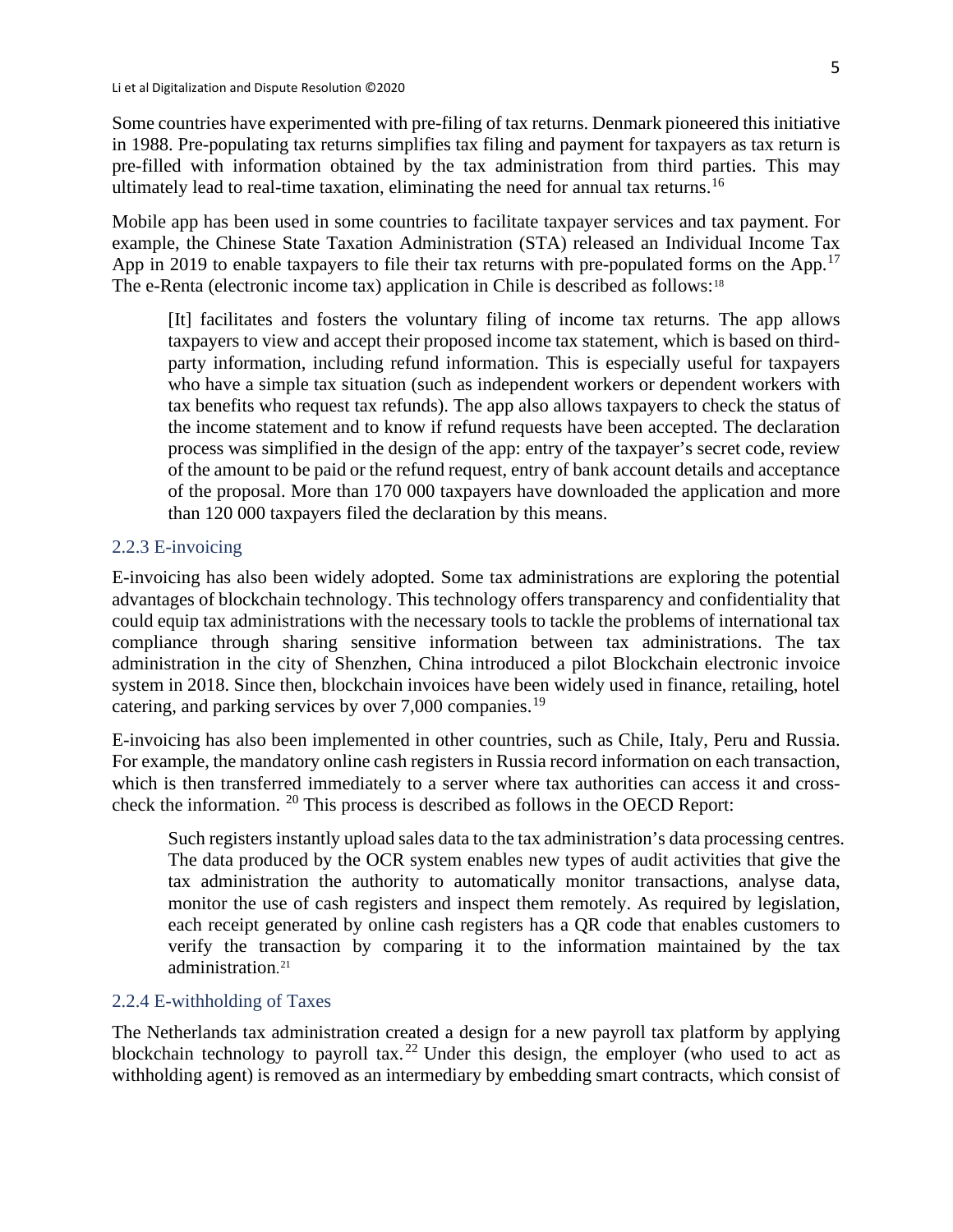agreements that execute themselves autonomously without third party. More details are explained below:

… [T]he employer and employee come to an agreement based on data and terms. When both parties validate the agreement, it will be registered in a decentralised blockchain in which the tax administration is present. When the employer makes the gross payment into the system it would be the end of the process for him. Within the system tax data is matched with the payment using smart contract technology to calculate the correct tax and social security due and only the net payment goes to the employee, whilst the government automatically collects the tax. As a result, transaction time and costs are greatly reduced, as well as opportunity for employers to use payroll taxes to ease their cashflow problems is removed. Because of the use of smart contracts the transactions is also considered to be very reliable. $^{23}$  $^{23}$  $^{23}$ 

The platform economy or sharing economy generates and records large volumes of consumption and income data that can be accessed by tax administrations to improve tax collection. For example, Estonia uses the platform technology to connect Uber drivers directly with the tax office, adding income from rides directly to their tax return. $^{24}$  $^{24}$  $^{24}$ 

#### 2.2.5 E-detection of Tax Fraud and Audit Risks

As more and more data from different sources can be integrated, it has become easier for tax administrations to use AI, data analytics and data mining technologies to detect tax fraud. For example, it has been reported that an AI engine has been embedded in the heart of the Golden Tax System, the software used by the Chinese STA.<sup>[25](#page-19-9)</sup> The AI can flag more than 95 per cent of offences by connecting all government databases, including property, commodities, international trade and business registration and automatically detect if companies and individuals have reported false data and spot evasion methods not previously known to tax authorities. At the time of reporting (February 2020), this program has not been implemented. Singapore uses vehicle records and employee Central Provident Fund contribution data to help determine whether a company has a business presence, thus indicating if it is active or dormant.<sup>[26](#page-19-10)</sup>

Increasingly sophisticated use of analytics on expanding data sets is leading to a sharpening of risk management and the selection of a range of intervention actions, including through automated processes. For example, the Chinese STA has introduced a cloud-based big data platform. "The platform has so far collected four main types of core business data covering: individual income tax administration; VAT invoices; export tax rebates; external data and historical data. The total number of database tables exceeds 200 000. This data is applied within 264 data models to manage risk."[27](#page-19-11)

In the case of large taxpayers, cooperative compliance approaches are hugely enhanced by technology. The OECD, *Tax Administration 2019* gives the practices of China and Estonia, among others, as examples:[28](#page-19-12)

In *China*, the large Business Department (IBD) at the STA's headquarters conducts risk management of over 1 000 large business taxpayers through the use of big data, risk analysis, risk response and feedback. The lBD has designed a series of risk identification indicators and models for computers to rate and identify risks and draft risk identification reports automatically, with the models updated based on experience. In terms of large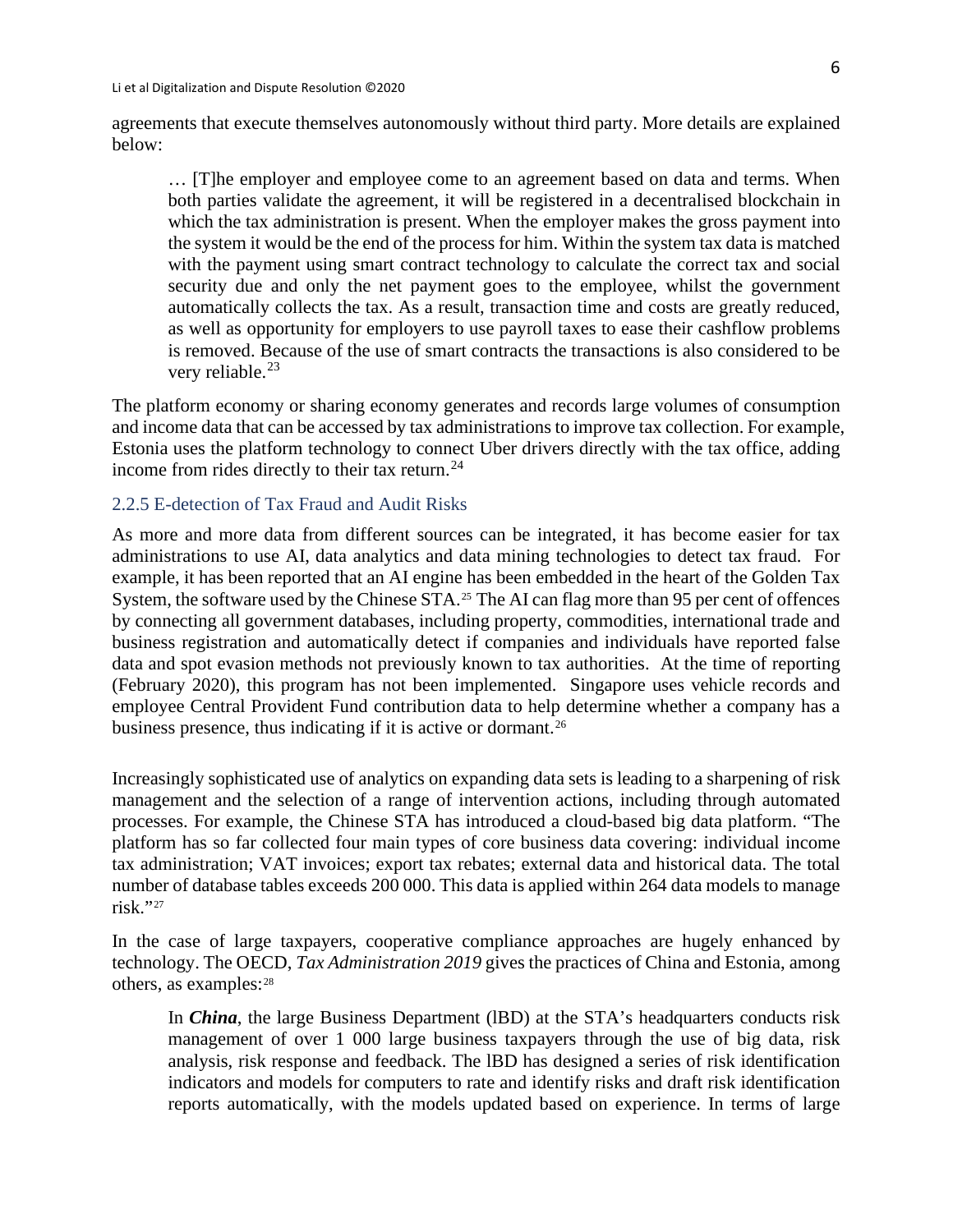taxpayer service, differentiated management strategies and tailored services have been developed, including improving tax certainty, enhancing co-operation between large taxpayers and tax authorities and providing risk related services for specific industries. STA has also set up a new service targeted at large business restructuring, which usually involves multiple regions and tax types. This new service will help to co-ordinate and resolve difficult tax matters in large businesses' restructuring processes based and thus improve tax certainty and consistency in implementation.

In *Estonia*, the Estonian Tax and Customs Board (ETCB) is developing a new e-service – Tax Behaviour Information. Data on turnover, number of employees, average salary, tax debts, shortcomings in complying with tax law, background of the management and other information will be used as an input to a number of risk criteria. A tax compliance rating will then be calculated, including the risk of tax audit for each legal person registered in Estonia. Taxpayers will be able to see themselves and their business partners through the eyes of the ETCB as well as to compare themselves with their peers. (Initially, the taxpayer will see only his own ratings along with the explanations of possible shortcomings in complying with tax law. The taxpayer then will be able to address those shortcomings to improve his ratings.) The taxpayer can share his ratings with other users of the service so that they can assess whether his tax affairs are in order, helping to incentivise compliant behaviour.

## 2.2.6 Global Automatic Exchange of Information and Transfer Pricing Reporting

Digital technologies and newly-developed international frameworks enable enhanced international exchanges of data. Two notable examples are the Common Reporting Standard (CRS) and Country by Country Reporting (CbCR), which are massively increasing the quantity of data available on international activity and providing useful information for audit and case selection processes, or even pre-filling of tax returns in some countries.

The new global standard on Automatic Exchange of Information (AEOI) – the CRS which together with the United States Foreign Account Tax Compliance Act (FATCA) provides for the exchange of non-resident financial account information with the tax authorities in the account holders' country of residence. [29](#page-19-13) The CRS asks jurisdictions to obtain information from their financial institutions and automatically exchange that information with other jurisdictions on an annual basis. It sets out the financial account information to be exchanged, the financial institutions required to report, the different types of accounts and taxpayers covered, as well as common due diligence procedures to be followed by financial institutions.[30](#page-19-14) Since the first exchanges taking place in September 2017 involving around 50 jurisdictions, more than 100 jurisdictions now exchange information on financial accounts under the CRS annually.

Country-by-country reporting (CbCR) was a minimum standard adopted under Action 13 of the BEPS Project. Under this standard, all large MNEs (MNEs with revenue in excess of  $\epsilon$ 750 million) are required to prepare a CbC report with aggregate data on the global allocation of income, profit, taxes paid and economic activity among tax jurisdictions in which it operates. The information included in the CbC Report is collected by the country of residence of the Reporting Entity for the MNE group and is then exchanged in the format of the CbC XML Schema. CbC Reports are electronically transmitted between Competent Authorities in accordance with the CbC XML Schema.<sup>[31](#page-19-15)</sup> This mechanism assists tax administrations in obtaining a complete understanding of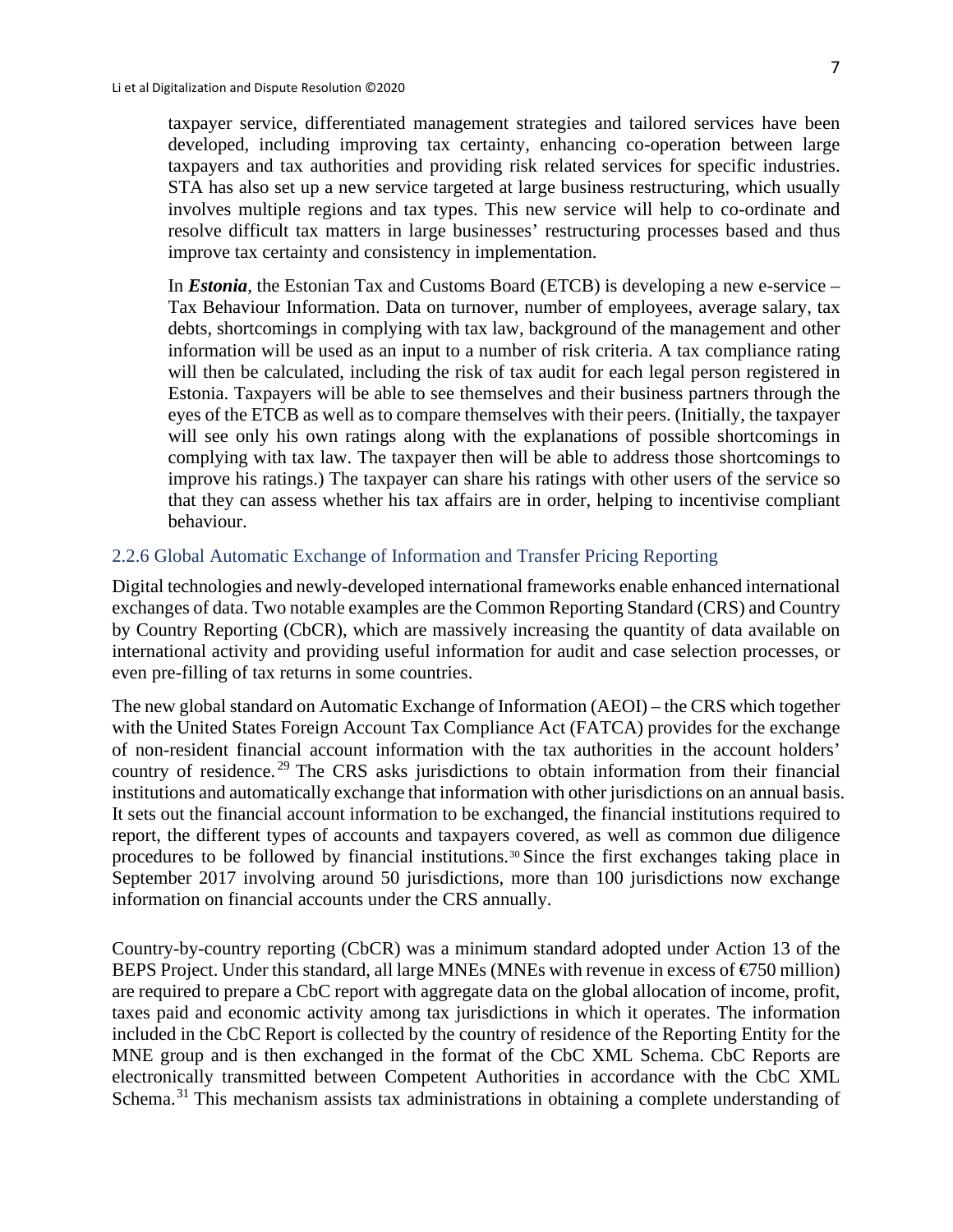the way in which MNEs structure their operations, by annually providing them with key information on the global allocation of income and taxes paid, together with other indicators of the location of economic activity within the MNE group. It also covers information about which entities do business in a particular jurisdiction and the business activities each entity engages in. Data harmonization is a key step in the CbCR process.

Tax administrations use CbC reports in high level transfer pricing and base-erosion and profit shifting risk assessments. Over 90 jurisdictions have introduced CbC reporting filing obligations and over 2400 bilateral relationship exist for the exchange of CbC reports. [32](#page-19-16) With more information available to tax administrations, tax disputes have been rising. [33](#page-19-17)

#### 2.3 Commercial Dispute Resolution

#### 2.3.1 Streamlining Processes

Digitalizing the process of dispute resolution (litigation or alternative dispute resolution or ADR) is occurring at different stages, ranging from evidence-gathering, written proceedings, oral hearings to tribunal decision and award. Unlike CRS and CbCR processes, however, there is no global standard for the technologies facilitating the digitalization. The level of digitization is greater for ADR than court proceedings. Online dispute resolution in the form of robot mediator or machine-mediated communication is emerging. Below are some selected practices to showcase the application of digital technologies.

#### 2.3.2 E-courts

Courts are much slower in implementing digital technologies. The general level of digitalization is electronic filing and sharing of documents and scheduling court hearings.<sup>[34](#page-19-18)</sup> For example, an online document management platform in Ontario, Canada enables parties to submit electronic copies of materials required for a hearing and provides authorized parties with 24/7 instantaneous access to event-related documents. It allows court staff to create workspaces for cases and schedule hearings.<sup>[35](#page-19-19)</sup>

Digitalizing the litigation process (short of judging) can be illustrated by the eLitigation system launched by the Singapore Supreme Court in 2013 to replace an earlier e-filing system.<sup>[36](#page-19-20)</sup> This program represents a paradigm shift: moving the system from a document-centric filing system to a case-centric litigation system. It is described as a convenient and secure access to the web-based service via Singpass: filing can be completed online or saved for submission at a later time and dynamic electronic court forms replaced PDF documents; it enables online collaboration between law firms and clients through online case file.

In Indonesia, some courts hold hearings online. One example is the Constitutional Court in Indonesia, which can hold online proceedings to determine whether a statute is constitutional.<sup>[37](#page-19-21)</sup> The Supreme Court of Indonesia issued Regulation 1/2019 to envisage the eventual development of a full-blown electronic court system (including all courts), that is proceedings can be commenced, court fees paid, documents and pleadings submitted, hearings conducted and judgments pronounced electronically.<sup>[38](#page-19-22)</sup>

Using robots as judges is perhaps the most ambitious application of digital technologies in dispute resolution. Estonia initiated a "robot judge" pilot project in 2019 to give algorithm authority to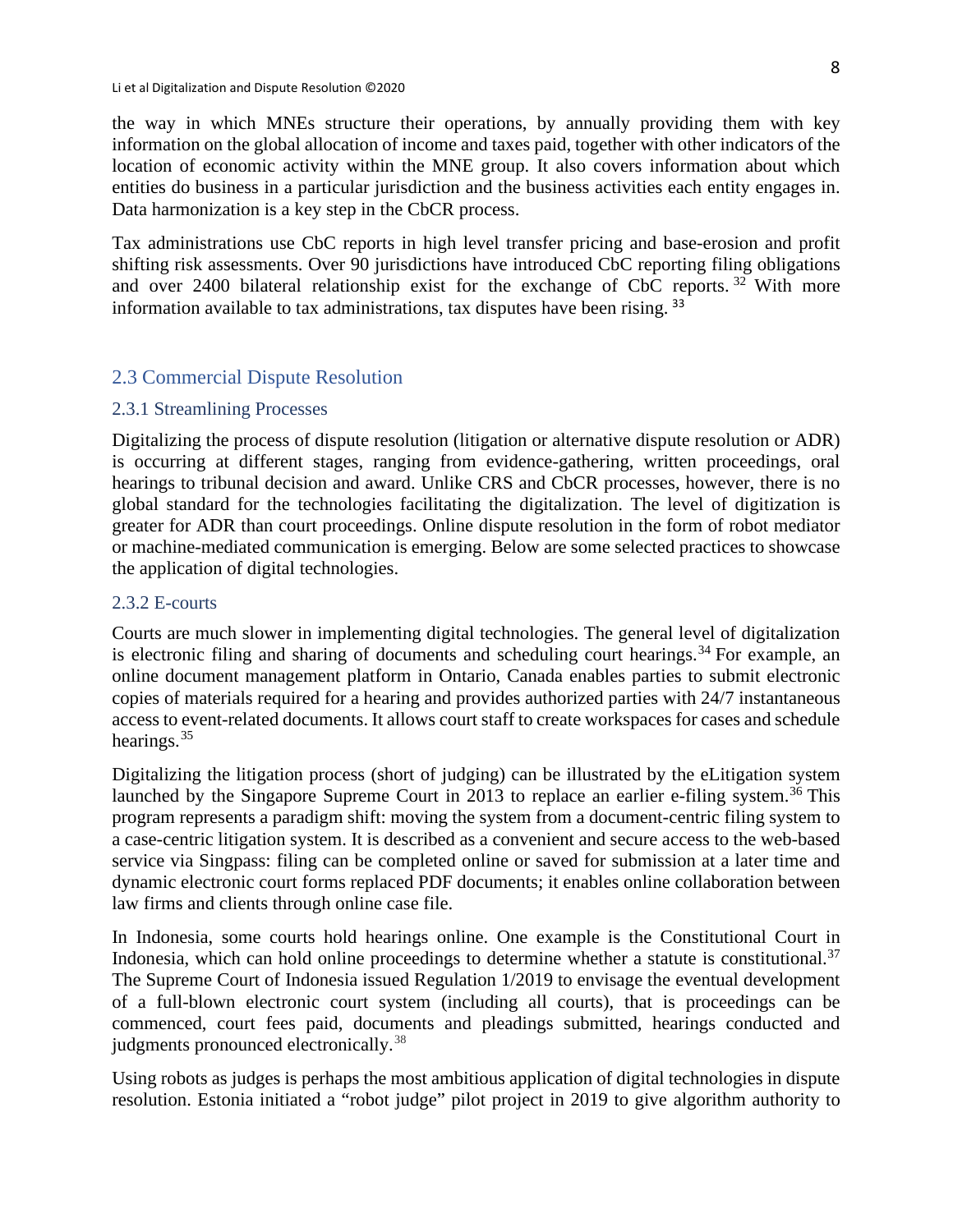adjudicate small claims disputes.<sup>[39](#page-19-23)</sup> In concept, AI can help improve access to justice in civil cases, however he algorithms used to help recommend criminal sentences in the United States have been criticized for being biased.<sup>[40](#page-19-24)</sup> Chinese courts use robots as aids to judges and the public. Robots can retrieve case histories and past verdicts, reducing the workload of officials. Some robots are even specialists in areas such as commercial law or labour law. Chinese courts also use AI to sift through private messages or comments on social media that can be used as evidence in court. Traffic police are reportedly using facial recognition technology to identify and convict offenders.<sup>[41](#page-19-25)</sup>

#### 2.3.3 Online ADR

International commercial and investor-state arbitrations and other forms of ADR are migrating to online. Earlier online arbitration/mediation procedures applied to resolve disputes arising from ecommerce transactions.[42](#page-19-26) Now, the scope can be extended to general trade disputes and investor-state disputes.<sup>[43](#page-19-11)</sup> Also, earlier online dispute resolution (ODR) processes simply replicated face-toface dispute resolution approaches online (that is, Internet-aided approaches).

More recent applications enable file-sharing and collaboration. For example, Singapore has established a regional ADR centre and a high-tech facility for international arbitrations that offers the combination of a modern venue with state-of-the-art software and services. Singapore has committed to implementing fully electronic arbitrations, where a master set of digitized arbitration content is provided to each party.<sup>[44](#page-19-27)</sup> Another example is the SCC Platform launched by the Arbitration Institute of the Stockholm Chamber of Commerce (SCC) in September 2019.[45](#page-19-28) The core of the SCC Platform is a file sharing function, where all case material can be uploaded. The material is organized based on the preference of the arbitrator and parties and it can be viewed on the Platform itself, downloaded or printed. It is also possible to search all material for keywords or phrases. In addition to file sharing, the platform contains a case calendar, overview of all participants in the case, a notice board for tribunal and SCC notices, and a page containing a general overview of the proceedings. All new arbitrations registered with the SCC are assigned a site on the SCC Platform and all communication with the SCC takes place on the platform.

The use of AI or Robots as arbitrators or mediators is increasing. Originally used by digital companies such as eBay and PayPal to resolve online disputes, it has been recently used to resolve disputes that tend to be numeric-based and with minimal emotional complexity. UNCITRAL Arbitration Rules<sup>[46](#page-19-29)</sup> and the ICC Arbitration Rules<sup>[47](#page-19-30)</sup> have no stipulation that the arbitrator should be human, which theoretically makes it possible for the parties to nominate a machine arbitrator. An online dispute resolution framework endorsed by APEC in 2019 aims at providing technologyassisted dispute resolution through negotiation, mediation, and arbitration for business-to-business claims.[48](#page-19-31)

Under this ODR Framework, a business may file a crossborder complaint online against a business in another participating economy in cases where both businesses have consented to have such disputes resolved under the ODR framework. During the first phase of the procedure, the businesses are allowed to exchange information and proposals, and negotiate a binding settlement of their dispute, through electronic means ("Negotiation Stage"). If the parties cannot reach a binding agreement by amicable negotiations, the relevant ODR provider will appoint a qualified online dispute resolution (ODR) neutral to mediate the dispute (and if possible, reach a binding settlement agreement) ("Mediation Stage") or to arbitrate the dispute (and issue a binding award) ("Arbitration Stage"). The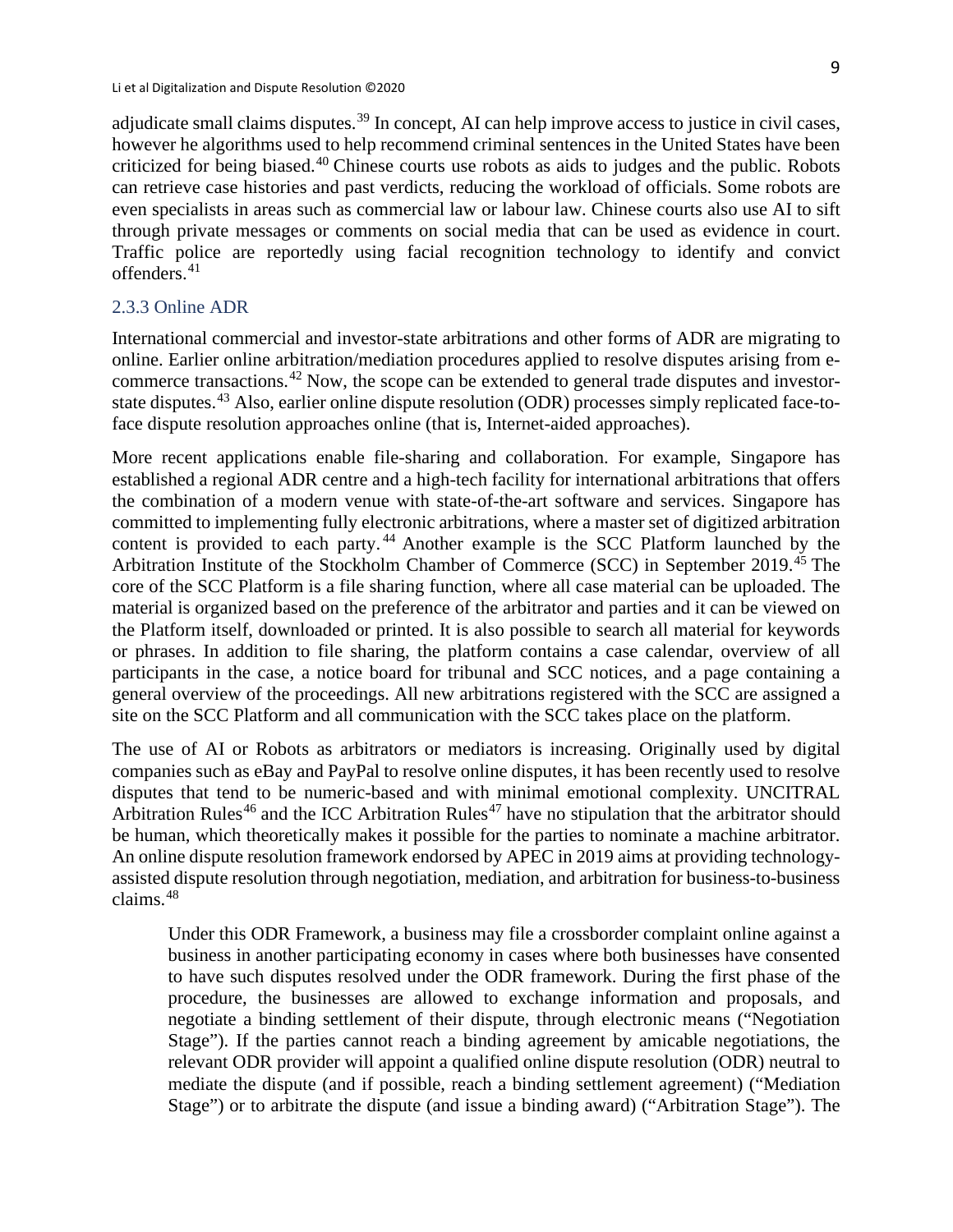use of artificial intelligence or other modern technology is encouraged in any of the three stages.<sup>[49](#page-19-32)</sup>

Robot mediators are already at work. For example, in 2019, a court case was settled in the United Kingdom by using Smartsettle ONE — an ODR tool developed in British Columbia, Canada.<sup>[50](#page-19-33)</sup> The underlying dispute concerned unpaid fees of approximately 2,000 British pounds, allegedly owed for personal counselling sessions. Smartsettle ONE employs algorithms that learn the bidding tactics and priorities of the parties to a dispute and helps move them towards a settlement. In this particular case, each side assesses what they hope to settle for, as well as what they are willing to settle for and submit their hoped-for resolution as well as a blind bid of their best alternative to non-agreement. Based on each party's input of the range of settlement, the system generates a dollar amount, while favouring the first party to submit a compromise. The system allows both parties to privately make offers and counteroffers by moving flags along sliders showing the other side a green flag, which represents their hoped-for figure, all the while a yellow flag remains hidden (the blind bid). In this particular case, the system allowed the parties to settle their dispute in less than one hour. Where there are quantifiable issues to resolve and the question is simply "how much are you willing to settle for?", this is a helpful tool.<sup>[51](#page-19-34)</sup>

#### 2.3.4 International Tax Disputes and the Mutual Agreement Procedure (MAP)

International tax disputes are resolved through MAP. The MAP provision in tax treaties between BRI jurisdictions is based on Article 25 of the OECD Model Tax Convention or the UN Model Tax Convention. [52](#page-19-35) Under Article 25 the competent authorities "shall endeavour" to reach an agreement to settle the "specific-case" disputes as well as "interpretive disputes" (i.e., difficulties or doubts arising as to the interpretation or application of the Convention). Further, the competent authorities may consult together for the elimination of double taxation in cases not provided for in the Convention (i.e., disputes that are of interpretive or even "legislative" nature). Article 25 permits the competent authorities to "communicate with each other directly, including through a joint commission consisting of themselves or their representatives, for the purpose of reaching an agreement.

Arbitration can be used to deal with specific-case disputes, but not interpretive disputes or legislative issues. It is part of MAP. There are two types of arbitration at the moment: "independent opinion" style arbitration (that is, the arbitration panel will issue an independent decision) and a "last best offer" or "final offer" approach (commonly referred to as "baseball arbitration"). Baseball style arbitration is preferred as it is simpler and less costly and is used in US tax treaties.<sup>[53](#page-19-36)</sup>

Neither the standard MAP process nor arbitration process has been highly digitalized. Digitalization seems to be limited to using emails and video conferencing. In fact, "the use of technology has not yet been embraced with respect to international tax dispute resolution."[54](#page-19-1) In the next part of this paper, we will explore the possible ways in which digital technologies can help minimize tax disputes and/or resolve tax disputes in Belt & Road countries.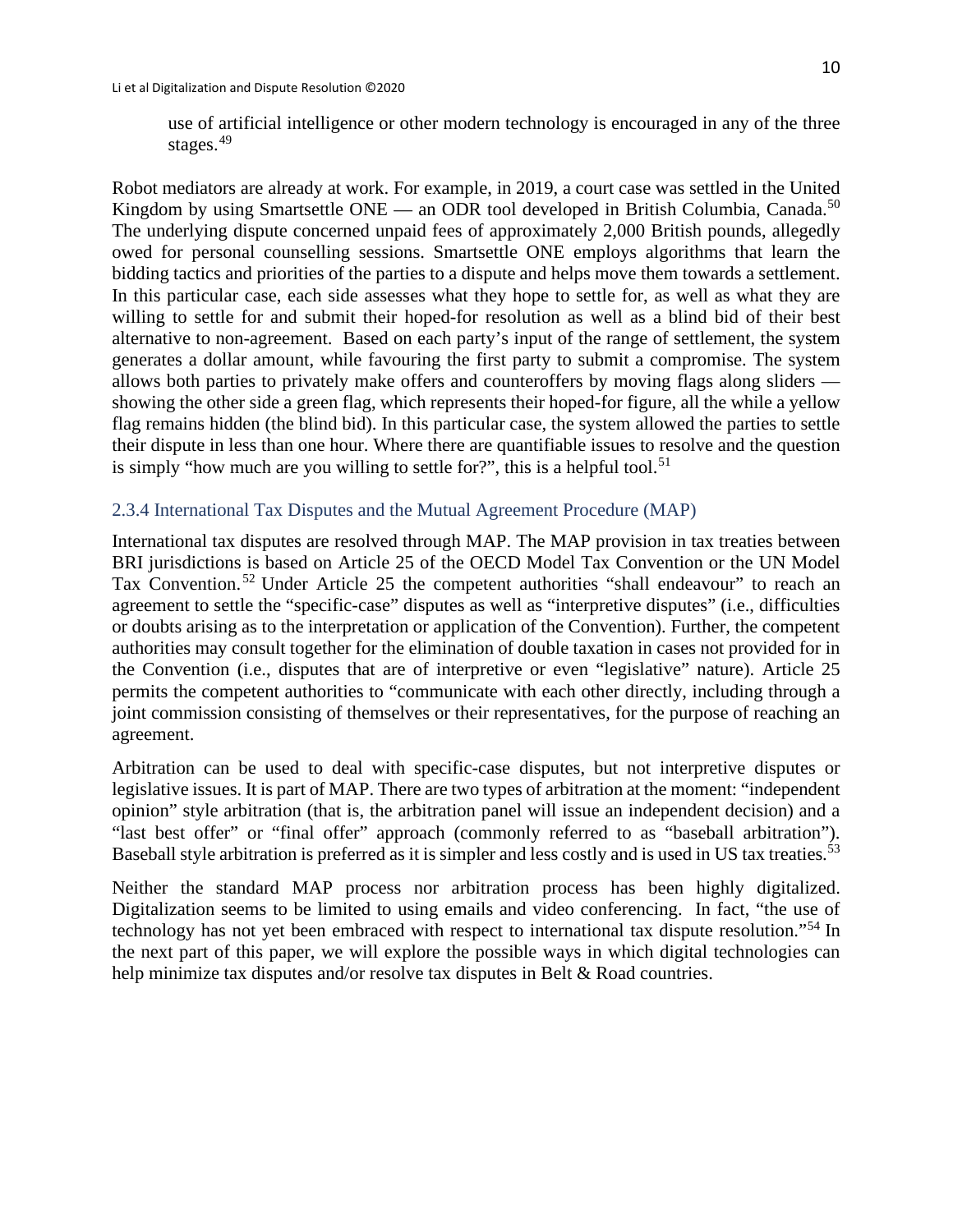## 3. Digital Aids and International Tax Disputes in Belt and Road **Jurisdictions**

### 3.1 Tax Disputes

Cross-border tax disputes in Belt and Road countries<sup>[55](#page-19-2)</sup> are concerned with: transfer pricing (over 20% of total disputes), withholding taxes (close to 20% for large corporations), deductions (over 10% of total disputes), and other issues (such as permanent establishment, general anti-avoidance rule, tax residency, and tax treaty interpretation and beneficial ownership, each of which accounts for less than 5% of total disputes). [56](#page-19-37) 

Transfer pricing disputes are the most significant, accounting for 1/5 of total disputes. In comparison, over 55% of MAP cases reported by the OECD are transfer pricing cases.<sup>[57](#page-19-38)</sup> Transfer pricing disputes are largely numerical or quantitative as the heart of the dispute lies in the arm's length price. Other disputes generally involve interpretative issues regarding the characterization of income for withholding tax purposes, deductibility of expenses, and meaning of permanent establishment and residency.

According to Thomas, Lai and Kyte,<sup>[58](#page-19-39)</sup> the main causes of tax disputes are "inconsistent application" or interpretations, unclear tax policies and rules, resource constraint, complex administration procedures, insufficient understanding of international tax law, enforcement not in accordance with tax treaties, unintended consequence of domestic practice, inadequate transparency, and other, including non-tax factors."

## 3.2 Digitalization as Aid and Equalizer

Belt and Road jurisdictions presumably have different levels of digitalization in tax administration (or digital maturity) and adopt different standards and regulations for protecting data security and privacy. Such divergence affects the use of technology in resolving international tax disputes. Fortunately, there seem to be favourable conditions and significant scope for technology to play a greater role in improving tax administration and dispute resolution.

As mentioned in Part 2 of this paper, some of the leaders in digital tax administration and dispute resolution are developing or emerging economies. The absence of legacy problems attributable to older technologies makes it easier (and less costly) to establish new ICT infrastructure in developing countries. The deepening penetration of digital technologies in people's daily activities and business models in these countries makes it imperative for tax administrations to provide services to taxpayers digitally. Perhaps a more important reason for developing countries to adopt digital technologies is to detect and prevent tax fraud. E-invoicing, digital payments, and crosschecking taxpayer information enabled by technology help reduce tax leakages as well as minimize corruption.[59](#page-19-25) For developing countries, digitalization may generate additional revenue. One study found that digitalizing government payments in developing countries could save roughly 1 percent of GDP, equivalent to \$220–\$320 billion in value annually.<sup>[60](#page-19-40)</sup>

Technology can also function as an "equalizer" in international tax administration. By participating in the global CRS and CbCR programs, developing countries can benefit from obtaining data that may not be otherwise accessible. With the technical assistance provided by BEPS Inclusive Framework, the Platform for Collaboration on  $\text{Tax}^{61}$  $\text{Tax}^{61}$  $\text{Tax}^{61}$  – a joint initiative of the IMF, OECD, UN and World Bank Group, BRITACOM, and other organizations, developing countries can expedite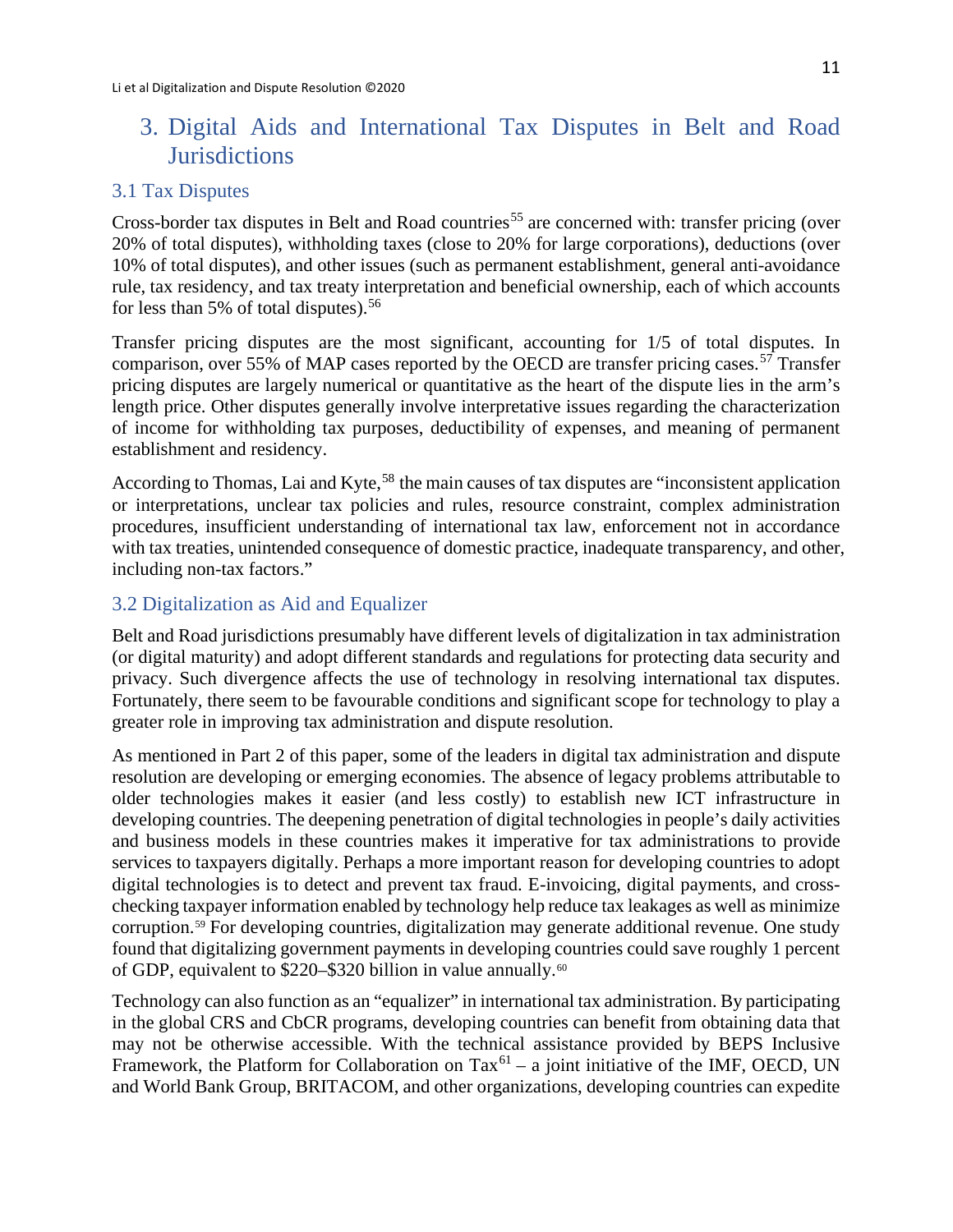their digitalization process and upgrade the capacity for administering international tax issues, such as transfer pricing.

## 3.3 Potential Digital Aids in Tax Dispute Prevention and Resolution

### 3.3.1 Expediting Settlement and MAP Processes

Settlement and MAP are the main ways of resolving international tax disputes. According to Thomas, Lai and Kyte, larger corporations tend to settle more disputes while smaller corporations tend to opt for MAP. Large corporations settled about 60% of disputes and submitted only 11% of disputes to MAP, while smaller corporations submitted 40% of disputes to MAP.<sup>[62](#page-19-11)</sup> The main reasons why a taxpayer opts for settlement as opposed to seeking an appeal (both domestic and MAP) are lengthy process, costs and resource concerns, as well as low confidence in the effectiveness of the appeal processes. For example, more than half of all disputes took more than two years to complete or simply failed to pass the appeal procedure. Taxpayers reported negative experiences in dealing with disputes, including that the tax authority lacked technical knowledge and made unreasonable requests.

Digital technologies can potentially expedite dispute resolution by improving the quality of data and documentation (such as using standardized mechanism for sharing data), reducing the time of communications or the need for face-to-face meetings through video conferencing, improving transparency through using Blockchain, or prioritizing "high risk" files through using Big Data or AI.<sup>[63](#page-19-42)</sup> Some settlement or MAP may even be facilitated by AI. Specific applications are canvassed below.

### 3.3.2 Transfer Pricing and Quantifiable Disputes

Transfer pricing disputes top the list of international tax disputes.<sup>[64](#page-19-43)</sup> The main causes of transfer pricing disputes include information asymmetry, insufficient information, different approaches to interpreting the arm's length principle (e.g., some countries take a more holistic approach and favour profit-based methods while others take a more transactional approach or favour safe harbours<sup>[65](#page-19-44)</sup>), and challenges in establishing comparable arm's length prices to the impugned transfer pricing transaction. Even though transfer pricing disputes involve interpretative issues and their outcome affects the allocation of taxing rights between two countries, these disputes ultimately are of numerical or quantitative nature – establishing the arm's length price. Transfer pricing analysis requires a huge amount of data. Data can come to the aid of dispute prevention and resolution.

From a taxpayer's perspective, technology is not only the key element to improve transparency at a global level, as intended by the OECD/G20 BEPS initiative, but also is a mechanism for selfassessment in respect of the information regarding the OECD project to be provided to tax authorities. From the viewpoint of the tax authorities, information gathering as well as data analytics on tax and transfer pricing risks depend greatly on technology.<sup>[66](#page-19-45)</sup>

For example, at the level of identifying the commercial and financial relations, machine learning and deep learning systems can assist MNEs in careful identification of assets, functions, and risk, optimization of the transaction cost, automated characterization of the parties (distributors, manufactures, service providers, property owners, etc.). At the stage of selection and application of the most appropriate transfer pricing method, machine learning and AI technologies can collect the profit level indicators information for the application of the method. At the stage of transfer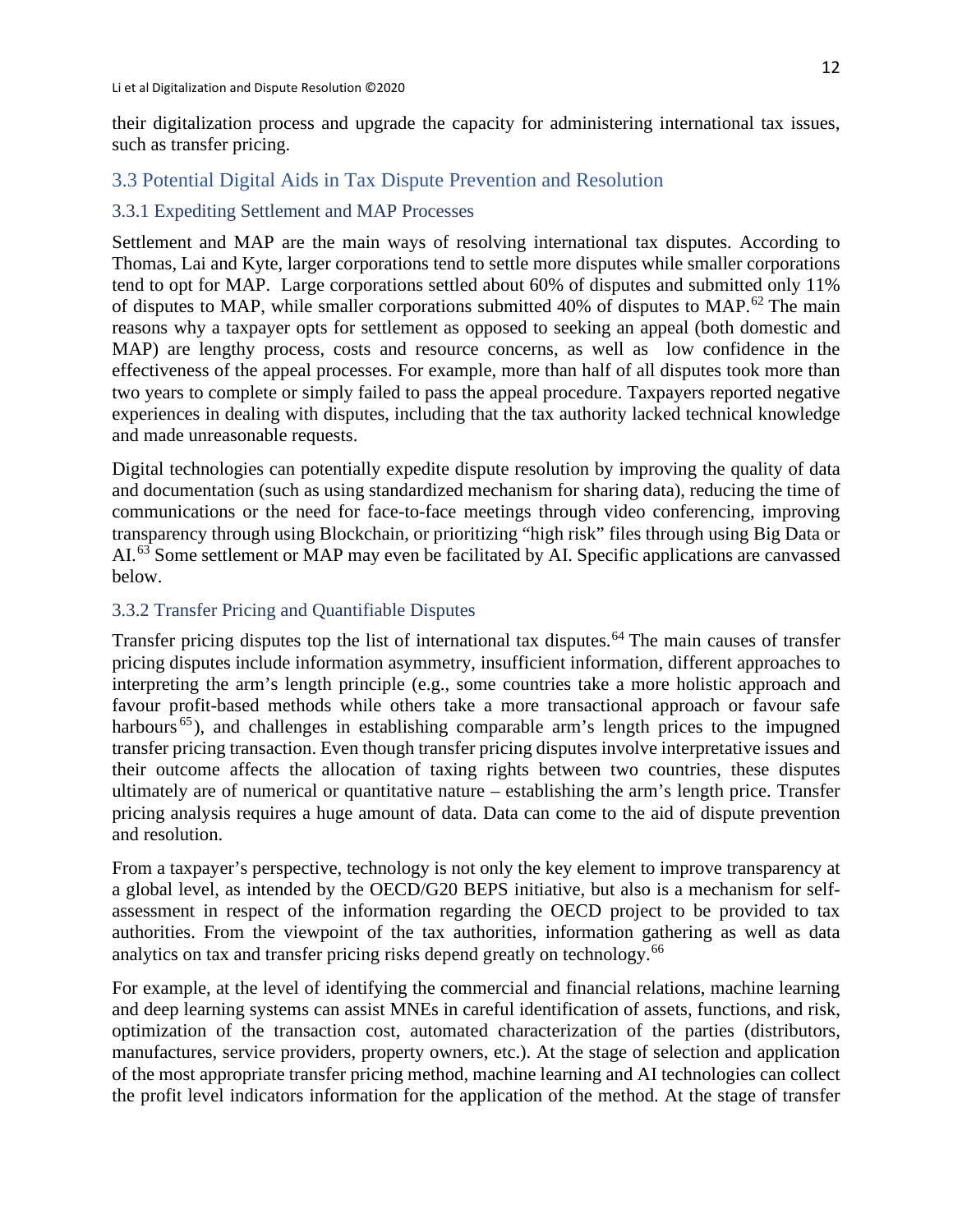pricing monitoring and tax compliance, AI will enable flexible mapping and simulation of CbCR data, extraction and analysis of that data and XML conversion of the data. If a taxpayer is interested in negotiating an advance pricing agreement, AI may be used to perform automated consideration of critical assumptions, as well as predictive and probabilistic analytics. Blockchains can accompany the application of AI technologies to provide a strong two-edged alliance offering efficiency and security. AI provides high efficiency with the decision-making power, while Blockchain provides utmost security.

Tax administrations can use AI and data analytics to assess compliance risks and determine audit targets. For example, the Chinese STA uses desktop analytics -- the China Tax Information System to select and target taxpayers for scrutiny and audit. The STA relies on transfer pricing disclosure forms and documentation, as well as industry-wide or sector-specific financial data to perform the screening for red flag risk indicators.<sup>[67](#page-19-46)</sup>

In addition to facilitating better transfer pricing compliance and audits, technology is being used in some countries to move toward a new paradigm -- real-time and multilateral transfer pricing assessments. The International Compliance Assurance Programme (ICAP) proposes to use CbCRs and other information such as the Master File, the Local File, value-chain analysis and financial data in respect of reported permanent establishments to enable open and cooperative multilateral engagements between MNE groups and tax administrations in various jurisdictions in performing a multi-jurisdictional risk assessments before any audit is started.<sup>[68](#page-19-47)</sup> Many tax administrations are reportedly adopting this paradigm shift, replacing traditional post-transactional tax returns and contemporaneous transfer pricing documentation at the year-end with real-time audits. As a result, this new paradigm will likely reduce the relevance of advance pricing agreements or MAP, which occur either before or after the transactions.

With respect to settling transfer pricing disputes between a taxpayer and tax administrations or between competent authorities under the MAP provision, AI/robot-mediated processes can be considered. Since transfer pricing disputes are numerical, Smartsettle ONE type of programs may be used to expedite the process and overcome the problem of lacking expertise or human resources.

Formulary apportionment of global profit has been proposed by the OECD to allocate profits arising from digital businesses.[69](#page-19-48) As of January 2020, over 137 countries and jurisdictions had agreed to participate in the negotiations about the OECD proposals.<sup>[70](#page-19-34)</sup> If this approach is eventually adopted, one can imagine the critical role of technology in ensuring accuracy and security of data for all countries to rely on in assessing their share of the global profit of an MNE.

## 3.3.3 "Measurable" tax disputes

Some tax disputes involve "measurable" issues, such as the temporal test in defining a service permanent establishment (e.g., a permanent establishment is deemed to exist if the service activity lasts for more six months) or an exemption from source country taxation if an employee stays in the source country for less than 183 days. Presumably, with more reliable data obtained from the taxpayer, third parties (customers or suppliers) and other government agencies (regulatory bodies, border and immigration administration, banks, etc.) can assist the application of the temporal test, thereby reducing tax dispute.

Dual residence disputes can also be potentially measurable. The number of social and economic ties an individual has in both jurisdictions can be quantified and compared by using data available to tax administrations, including information from CRS, Big Data, etc.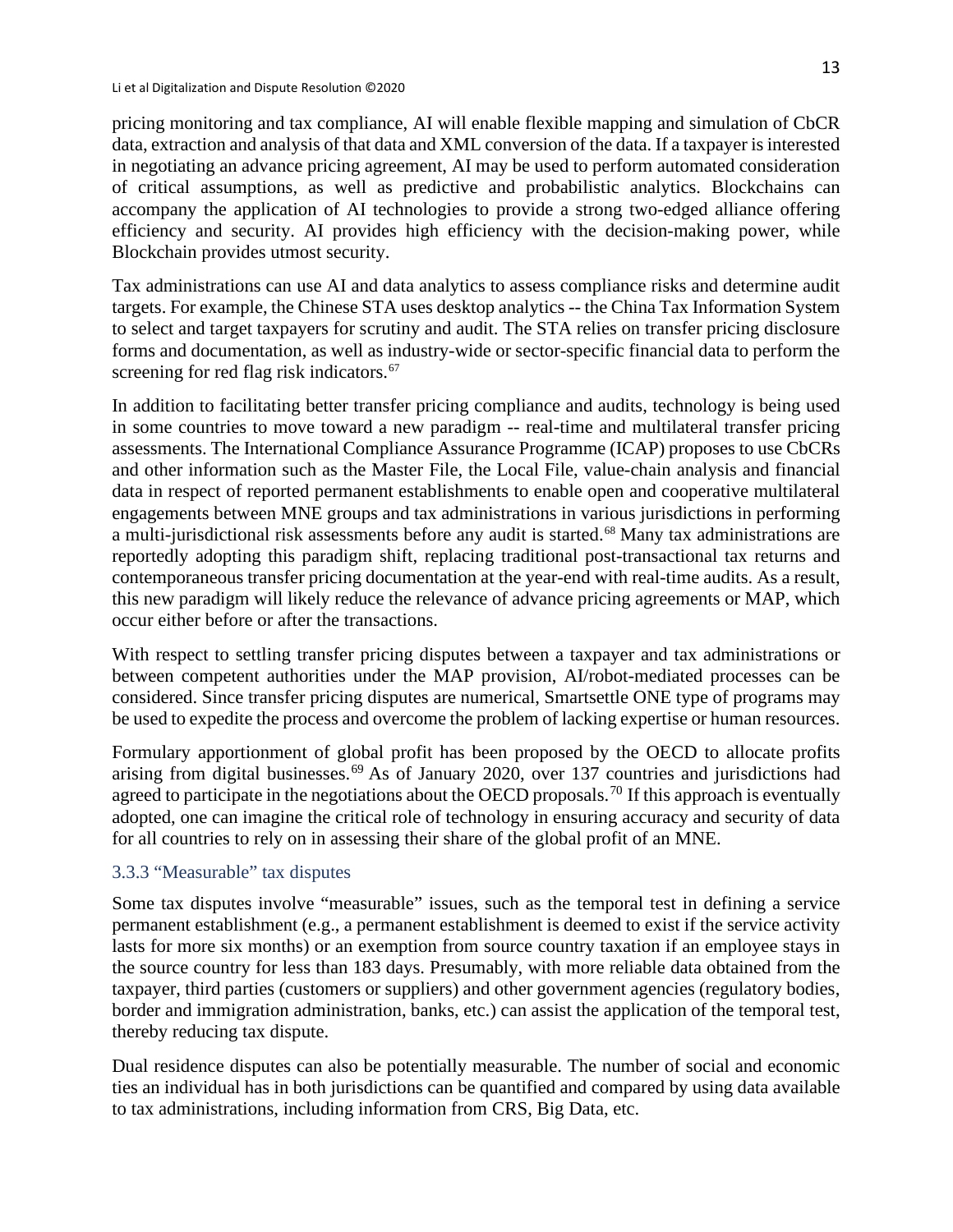Withholding tax disputes may also be measurable. As the Dutch pilot project suggests, the use of Blockchain technology by the payer of fees subject to withholding tax may render tax withholding and reporting automatic, thereby reducing disputes. Digitalised withholding and reporting of digital taxes (such as the Digital Services Tax) may be used for other taxes.

## 3.3.4 Interpretative issues

Improved data transparency and accuracy as well as effective means of communication may help reduce disputes in respect of interpreting tax treaty provisions, such as Article 5 on permanent establishment, the characterization of payments as royalties for withholding tax purposes, the meaning of beneficial ownership or denying treaty benefits by applying anti-abuse rules. However, when human wisdom and decision-making is required to address case-specific issues, the benefit of using technology is likely more limited. Interpretation of tax laws and treaties cannot be mere formalistic. As such, AI is unlikely to replace humans in resolving interpretive issues, even though it can aid tax administrations in reaching effective decisions.<sup>[71](#page-19-49)</sup>

## 4. Window of Opportunity for BRITACOM

## 4.1 Unprecedented Opportunity

BRITACOM has identified expediting dispute resolution and digitalizing tax administration as two main objectives. Digitalizing dispute resolution can not only expedite dispute resolution, but also help raise tax certainty, enhance tax administration capacity and streamline tax compliance. In light of the recent developments canvassed in Part 2 and the potential benefits of digitalization summarized in Part 3, a strong case can be made for BRITACOM to take advantage of the opportunities presented by technology to achieve its objectives. As a new organization, starting a new mechanism in digital format is arguably easier than transforming an existing one. As such, there is an advantage in being new.

With the benefit of global standards for CRS and CbCR, BRITACOM can tap into the existing standards and experiences. BRI jurisdictions also include some of the world leaders in digitalizing tax administration. BRITACOM can help member countries share such successful practices to enhance the capacity of tax administrations. More importantly, perhaps, BRITACOM can bring about the economies of scale through pooling and sharing resources through adopting common technical and administrative standards and purchasing the necessary technologies. There are different models for sharing the cost of digitalization: one can be based on the benefit principle (member countries that benefit more will pay more);<sup>[72](#page-19-50)</sup> another can be based on the extent of use (or user fee model);<sup>[73](#page-19-22)</sup> or a private/public partnership model (as the digitalized mechanism will benefit taxpayers as well as tax administrations).

## 4.2 Creating A Digitalized Dispute Management Mechanism

Creating a digitalized dispute management mechanism (DDMM) within BRITACOM may be necessary to achieve the desired objectives. This DDMM can work with other bodies of BRITACOM, such as the Advisory Board and the Belt and Road Initiative Tax Capacity Enhancement Group (BRITACEG). The scope of work for DDMM can include dispute prevention and dispute resolution. DDMM can take advantage of technologies to create online portals, platforms, ODR, registry of tax disputes, among others to assist BRITACOM member tax administrations and taxpayers.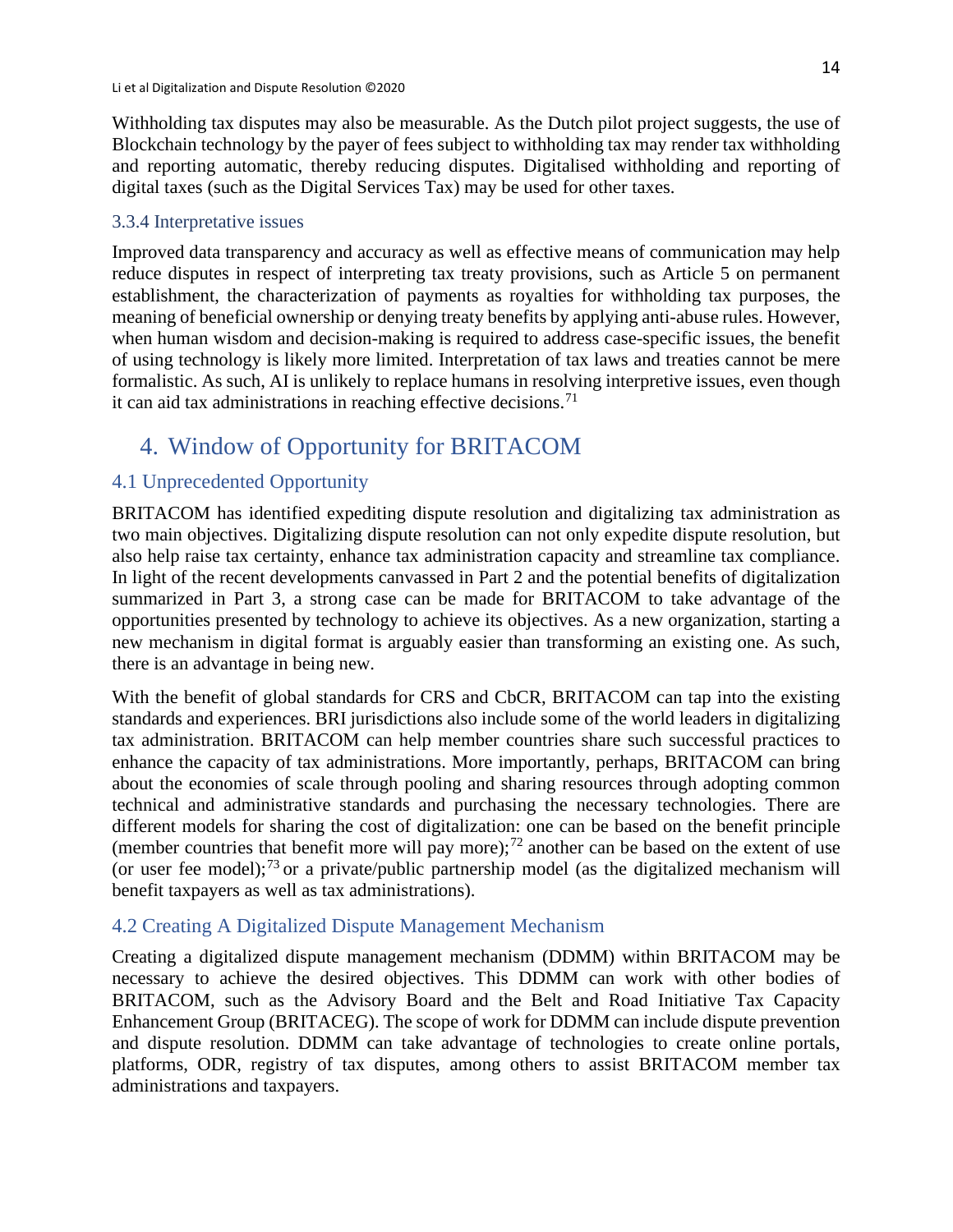More specifically, the proposed DDMM can help reduce tax disputes in a number of ways, such as enhancing the capacity of tax administrations in utilizing the available data obtained through taxpayer reporting, big data mining, CRS and CbCR through online training; making tax laws and treaties accessible to taxpayers; sharing best practices or templates for reaching advance pricing agreements; using AI to answer frequent treaty interpretation questions; and adopting cooperative compliance practices with respect to large taxpayers.

To expedite tax dispute resolution, the proposed DDMM can consider recommending the use of robot-mediators in settling tax disputes or reaching agreement by the competent authorities through the MAP process. It can facilitate dispute resolution through creating online portals (similar to eLitigate in Singapore) to aid competent tax authorities in MAP negotiations. If BRITACOM were to establish a dispute resolution board to function as independent arbitration panel or advisory to tax administrations,  $^{74}$  $^{74}$  $^{74}$  the DDMM can support the work of this board.

## 5. Conclusion

The trend of digitalization in tax administration is expected to speed up in Belt and Road jurisdictions. This process may generate more tax disputes when more information is available to tax administrations to assess taxpayers. While the substantive tax rules (domestic and tax treaty) are likely to remain unchanged in the near future because developing a consensus on tax reform is critical but time-consuming, technology may come to the aid of taxpayers and tax administrations to expedite dispute resolution and reduce the number of tax disputes. As a new organization, BRITACOM is uniquely situated to take advantage of the recent developments and create digital solutions. It is hoped that the research evidence presented and suggestions made in this paper can generate some debates about the necessity and feasibility of creating a dispute manage mechanism under BRITACOM.

<span id="page-15-0"></span><sup>1</sup> Organization for Economic Co-operation and Development (OECD), *Tax Administration 2019: Comparative Information on OECD and Other Advanced and Emerging Economies* (Paris: OECD, 2019) ([http://doi.ora/10.1787/74d162b6-en\)](http://doi.ora/10.1787/74d162b6-en)) ("OECD, *Tax Administration 2019*").

<span id="page-15-1"></span><sup>2</sup> Belt and Road Initiative Tax Administration Cooperation Forum, "Wuzhen Statement", April, 2019 (<http://www.chinatax.gov.cn/eng/n4260859/c5112273/5112273/files/a6466929ab654fbf842d982b0906442e.pdf>.) Belt and road countries refer to countries that have signed co-operation agreements with China on the BRI, which was launched by the Chinese President Xi Jinping in 2013. For more information, see <https://eng.yidaiyilu.gov.cn/>

<span id="page-15-2"></span><sup>3</sup> OECD, *Tax Administration 2019*, supra note 1, at 32. See also OECD, *Technologies for Better Tax Administration: A Practical Guide for Revenue Bodies* (Paris: OECD, 2016) (https://www.oecd.org/publications/technologies-for-better-tax-administration-9789264256439-en.htm).

<sup>4</sup> OECD, *Statement by the OECD/G20 Inclusive Framework on BEPS on the Two-Pillar Approach to Address the Tax Challenges Arising from the Digitalisation of the Economy: As approved by the OECD/G20 Inclusive Framework on BEPS on 29-30 January 2020* (Paris: OECD, 2020), 137 countries joining in the talk on digital taxation (https://www.oecd.org/tax/beps/statement-bythe-oecd-g20-inclusive-framework-on-beps-january-2020.pdf); OECD, *OECD Secretary-General Tax Report to G20 Finance Ministers and Central Bank Governors* (Paris: OECD, Oct. 2019) ([http://www.oecd.org/ctp/oecd-secretary-general-tax-report-g20](http://www.oecd.org/ctp/oecd-secretary-general-tax-report-g20-finance-ministers-riyadh-saudi-arabia-february-2020.pdf)) [finance-ministers-riyadh-saudi-arabia-february-2020.pdf\)](http://www.oecd.org/ctp/oecd-secretary-general-tax-report-g20-finance-ministers-riyadh-saudi-arabia-february-2020.pdf)); also see OECD/G20 Inclusive Framework on BEPS (https://www.oecd.org/tax/beps/).

 $<sup>5</sup>$  Big Data can be labelled as descriptive analytics, consisting of analysing large data sets to derive trends and patterns from a</sup> descriptive standpoint. There is also predictive analytics to understand what is likely to happen (modelling and tread detection) and prescriptive analytics (use of predictive models to determine the best course of action).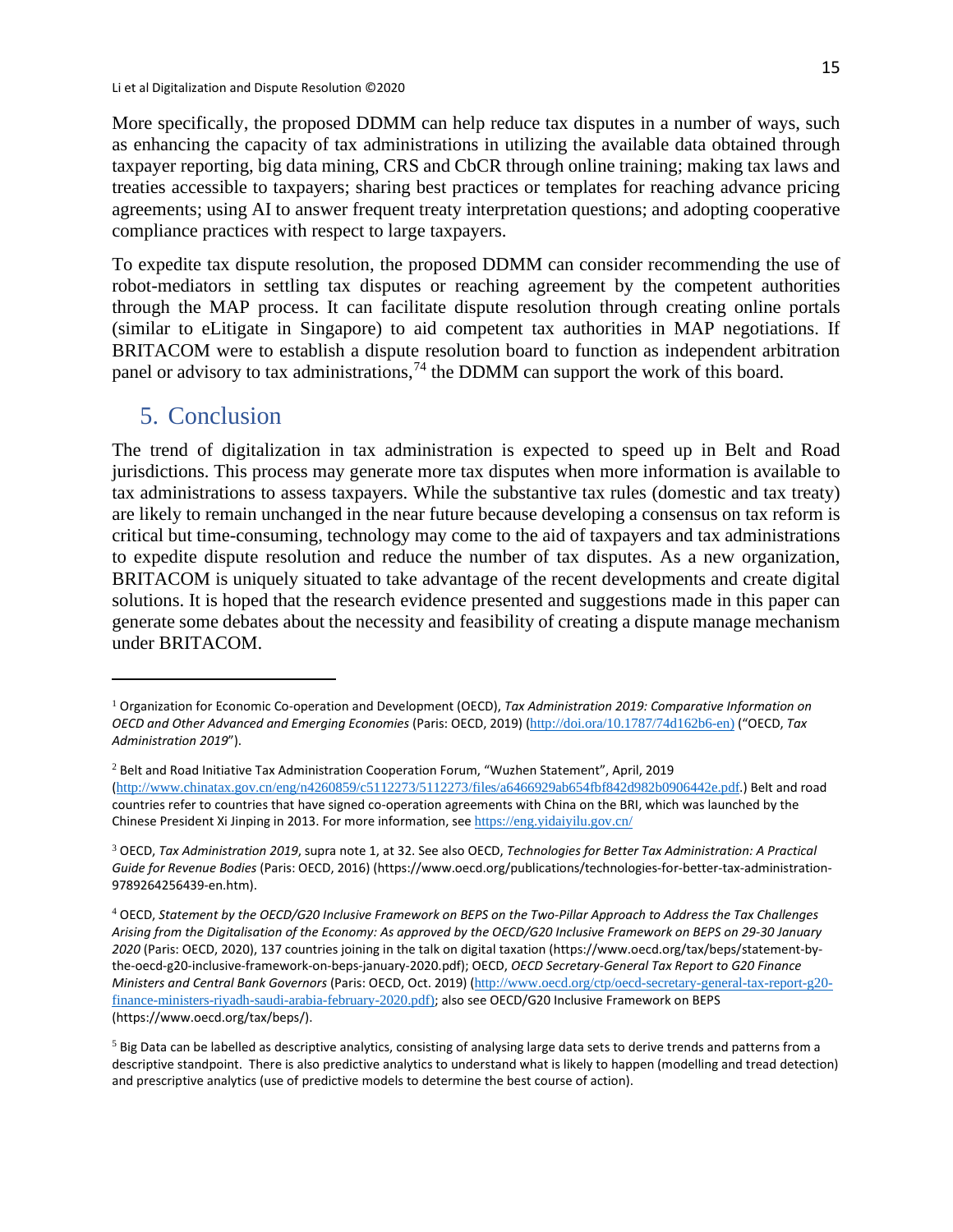<span id="page-16-2"></span> $6$  Blockchain is a shared, immutable and distributive ledger technology for recording transactions, tracking assets and building trust.

<span id="page-16-3"></span> $7$  AI is often used to describe computers that mimic cognitive functions that humans associate with the [human mind](https://en.wikipedia.org/wiki/Human_mind), such as "learning" and "problem solving".

<span id="page-16-4"></span> $8$  Machine learning can be understood as a form of AI that enables a system to learn from data.

<span id="page-16-5"></span><sup>9</sup> OECD, Tax Challenges Arising from Digitalisation—Interim Report 2018: Inclusive Framework on BEPS (Paris: OECD, March 2018) at 13.

<sup>10</sup> OECD, Tax Administration 2019, supra note 1 at 201.

 $11$  Bas Jacobs, "Chapter 2: Digitalization and Taxation", in Sanjeev Gupta, Michael Keen, Alpa Shah, and Genevieve Verdier eds, *Digital Revolutions in Public Finance* (International Monetary Fund, 2017) ("*IMF Report*") ([https://www.elibrary.imf.org/view/IMF071/24304-9781484315224/24304-](https://www.elibrary.imf.org/view/IMF071/24304-9781484315224/24304-9781484315224/ch02.xml?language=en&redirect=true)) [9781484315224/ch02.xml?language=en&redirect=true\)](https://www.elibrary.imf.org/view/IMF071/24304-9781484315224/24304-9781484315224/ch02.xml?language=en&redirect=true)).

<sup>12</sup> Forbesinsights, *Digital Taxation: How Businesses Are Responding to the New Wave in Global Tax Compliance* (2019) (http://info.forbes.com/rs/790-SNV-353/images/Sovos\_eBook\_FINAL-WEB.pdf).

<sup>13</sup> See OECD, *Tax Administration 2019*, supra note 1; Intra-European Organisation of Tax Administrations, *Disruptive Business Models: Challenges and Opportunities for Tax Administrations* (2017) ([https://www.iota](https://www.iota-tax.org/sites/default/files/publications/public_files/disruptive-business-models.pdf))[tax.org/sites/default/files/publications/public\\_files/disruptive-business-models.pdf\)](https://www.iota-tax.org/sites/default/files/publications/public_files/disruptive-business-models.pdf)) ("IOTA Report"); Forbes, "Global Taxation is Going Digital: Here's How to Prepare" (2019) ([https://www.forbes.com/sites/insights-sovos/2019/04/18/global-taxation-is-going](https://www.forbes.com/sites/insights-sovos/2019/04/18/global-taxation-is-going-digital-heres-how-to-prepare/#10a3b46d4fd3)[digital-heres-how-to-prepare/#10a3b46d4fd3](https://www.forbes.com/sites/insights-sovos/2019/04/18/global-taxation-is-going-digital-heres-how-to-prepare/#10a3b46d4fd3)); and Forbesinsights, ibid.

<sup>14</sup> See Gerli Jogi, "Digitisation and Organisational Changes in Estonian Tax and Customs Board" in IOTA Report, ibid., at 56-8.

<sup>15</sup> Steef Hubregtse, Paola Ottoni, and Sonia Catalina Munoz Rodrguez, "How Technology is Changing Taxation in Latin America" (2019) 73:3 *Bulletin for International Taxation* 141-52, at 146.

<sup>16</sup> Jingnan Chen, Shaun Grimshaw and Gareth Myles, "Chapter 5: Testing and Implementing Digital Tax Administration"in IMF Report, supra note 11.

 $17$  See Chen Jia, "Tax deduction app goes online" (Jan. 2, 2019) China Daily (<https://www.chinadaily.com.cn/a/201901/02/WS5c2c04ffa310d91214051f69.html>).

18 OECD, Tax Administration 2019, supra note 1, at 43-4.

 $19$  Sam Webb, "Blockchain invoices hit 10 million in China tech hub" [https://finance.yahoo.com/news/blockchain-invoices-hit-10](https://finance.yahoo.com/news/blockchain-invoices-hit-10-million-210032961.html) [million-210032961.html](https://finance.yahoo.com/news/blockchain-invoices-hit-10-million-210032961.html) (accessed Feb 12, 2020); also see "More than 10 million Blockchain invoices are issued in Shenzhen", November 1, 2019, Xin Hua Newsnet ("**深圳区块链电子发票突破 1000 万张**", 新华网) (http://www.xinhuanet.com/fortune/2019-11/01/c\_1125179454.htm)

 $^{20}$  Sanjeev Gupta, Michael Keen, Alpa Shah, and Genevieve Verdier, "Chapter 1: Introduction Reshaping Public Finance" in IMF Report, supra note 11, at 4.

<sup>21</sup> OECD, *Tax Administration 2019*, supra note 1, at 63.

<span id="page-16-0"></span> $^{22}$  Gerard Blankestijn, "Blockchain – new roles and ways of interaction: A proof of concept on payroll tax" in IOTA Report, supra note 13 at 41-3. See also OECD, *The Sharing and Gig Economy: Effective Taxation of Platform Sellers* (Paris: OECD, 2019) (http://www.oecd.org/ctp/the-sharing-and-gig-economy-effective-taxation-of-platform-sellers-574b61f8-en.htm).

<sup>23</sup> Blankestijn, ibid.

 $24$  Aqib Aslam and Alpa Shah, "Chapter 3: Taxation and the Peer-to-Peer Economy" in IMF Report, supra note 11, at 86.

<span id="page-16-1"></span><sup>25</sup> Stephen Chen, "China Prepares to unleash artificial intelligence to catch tax cheats", South China Morning Post (24 December, 2019),

[https://amp-scmp-com.cdn.ampproject.org/c/s/amp.scmp.com/news/china/science/article/3043437/china-prepares-unleash](https://amp-scmp-com.cdn.ampproject.org/c/s/amp.scmp.com/news/china/science/article/3043437/china-prepares-unleash-artificial-intelligence-catch-tax-cheats)[artificial-intelligence-catch-tax-cheats.](https://amp-scmp-com.cdn.ampproject.org/c/s/amp.scmp.com/news/china/science/article/3043437/china-prepares-unleash-artificial-intelligence-catch-tax-cheats)

<sup>26</sup> OECD, Tax Administration 2019, supra note 1, at 48.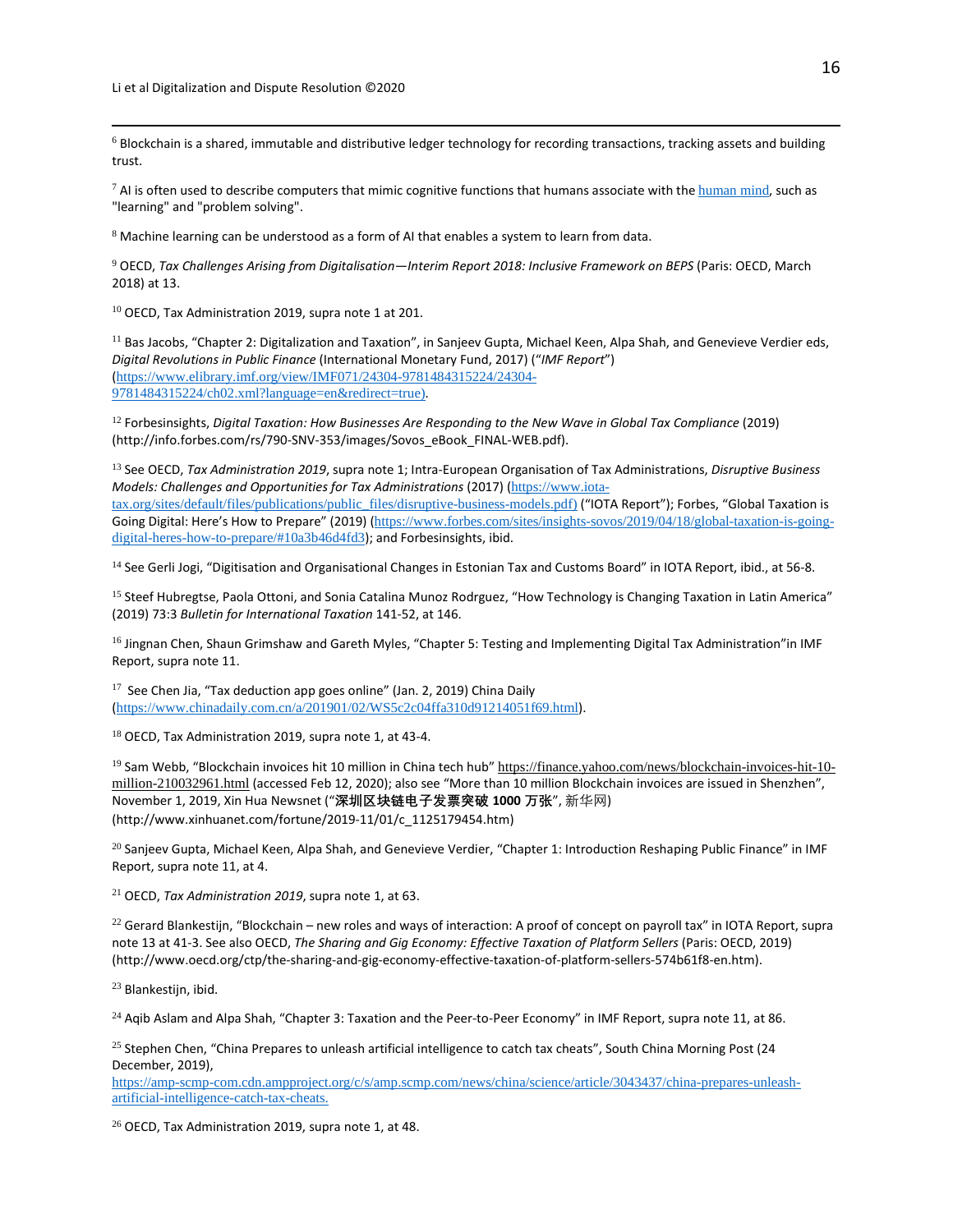<sup>27</sup> Ibid., at 50.

<sup>28</sup> Ibid., at 55.

 $29$  For more information, see Global Forum on Transparency and Exchange of Information for Tax Purposes at <https://www.oecd.org/tax/transparency/technical-assistance/aeoi/whatisthemultilateralcompetentauthorityagreement.htm>

<span id="page-17-0"></span><sup>30</sup> OECD, "Automatic Exchange Portal" ([https://www.oecd.org/tax/automatic-exchange/common-reporting-standard/schema-and](https://www.oecd.org/tax/automatic-exchange/common-reporting-standard/schema-and-user-guide/)[user-guide/](https://www.oecd.org/tax/automatic-exchange/common-reporting-standard/schema-and-user-guide/)). Both FATCA and CRS requires data to be recorded in Extensible Markup Language (XML) format, following a XML Schema. XML is a markup language developed in 1998 and is simply the structure by which the data is stored. The Schema is the order in which the data must be reported, creating a "reporting pattern" to be followed by all countries when creating the exchangeable files. This format was designed to store and transport data between computers and/or datacenters and is broadly used these days without incurring substantial additional costs. The CRS XML Schema can be downloaded from the OECD website.

<span id="page-17-1"></span><sup>31</sup> The CbC XML Schema User Guide further explains the information required to be included in each data element to be reported. It also contains guidance on how to make corrections of data element within a file. See OECD, *Country-by-Country Reporting XML Schema: User Guide for Tax Administrations* (Paris: OECD, 2019) ([https://www.oecd.org/ctp/exchange-of-tax](https://www.oecd.org/ctp/exchange-of-tax-information/country-by-country-reporting-xml-schema-user-guide-for-tax-administrations.htm)[information/country-by-country-reporting-xml-schema-user-guide-for-tax-administrations.htm](https://www.oecd.org/ctp/exchange-of-tax-information/country-by-country-reporting-xml-schema-user-guide-for-tax-administrations.htm)).

<span id="page-17-3"></span><span id="page-17-2"></span> $32$  See OECD BEPS Inclusive Framework on Base Erosion and Profit Shifting, "Action 13 Country-by-Country Reporting" ([http://www.oecd.org/tax/beps/beps-actions/action13/\)](http://www.oecd.org/tax/beps/beps-actions/action13/)); OECD, *Guidance on the Implementation of Country-by-Country Report, BEPS Action 13* (Paris: OECD, 2019) (https://www.oecd.org/ctp/guidance-on-the-implementation-of-country-by-countryreporting-beps-action-13.pdf).

 $33$  Jefferey Owens remarked that a "tax disputes tsunami" may be coming; see J. Kollman, P. Koch, A. Majdanska and L. Turcan, "Arbitration in International Tax Matters," Tax Notes International 77, 1189-95. See also Owen's paper in Michael Lang & Jeffrey Owens eds, *International Arbitration in Tax Matters* (Amsterdam: IBFD, 2015) 157-167 at 159.

<sup>34</sup> See Joint Technology Committee, *Case Studies in ODR for Courts: A view from the front lines* (29 November 2017), JTC Resource Bulletin, (https://www.ncsc.org/~/media/files/pdf/about%20us/committees/jtc/jtc%20resource%20bulletins/2017- 12-18%20odr%20case%20studies%20final.ashx). See Ontario Superior Court of Justice, *Digital Hearing Workspace User Guide*, March 29, 2019 (https://www.ontariocourts.ca/scj/files/forms/com/dhw/DHW-UserGuide-EN.pdf).

<sup>35</sup> See Ontario Superior Court of Justice, ibid.

<sup>36</sup> See Supreme Court, Singapore, <https://www.supremecourt.gov.sg/services/services-for-the-legal-profession/elitigation>.

37 See <https://mkri.id/>.

<sup>38</sup> Supreme Court Regulation 1/2019 on Electronic Administration of Cases and Hearings in the Court System and Chief Justice's Directive 129/KMA/VIII/2019 on Technical Guidelines for Electronic Administration of Court Cases and Hearings.

<sup>39</sup> For further, see <https://www.kratid.ee/in-english>; https://www.wired.com/story/can-ai-be-fair-judge-court-estonia-thinks-so/; [https://www.thelawyersdaily.ca/articles/12997/from-estonian-ai-judges-to-robot-mediators-in-canada-u](https://www.thelawyersdaily.ca/articles/12997/from-estonian-ai-judges-to-robot-mediators-in-canada-u-k-?article_related_content=1)[k-?article\\_related\\_content=1](https://www.thelawyersdaily.ca/articles/12997/from-estonian-ai-judges-to-robot-mediators-in-canada-u-k-?article_related_content=1)

 $40$  See Derek Thompson, "Should We Be Afraid of AI in the Criminal-Justice System? Many states and cities are putting Americans' fates in the hands of algorithms", The Atlantic, June 20, 2019 (this practice "may be nothing more than mathematical expressions of underlying bias" [https://www.theatlantic.com/ideas/archive/2019/06/should-we-be-afraid-of-ai-in](https://www.theatlantic.com/ideas/archive/2019/06/should-we-be-afraid-of-ai-in-the-criminal-justice-system/592084/)[the-criminal-justice-system/592084/\)](https://www.theatlantic.com/ideas/archive/2019/06/should-we-be-afraid-of-ai-in-the-criminal-justice-system/592084/). See also Karen Hao, "AI is sending people to jail –and getting it wrong", MIT Technology Review, Jan.21, 2019([https://www.technologyreview.com/s/612775/algorithms-criminal-justice-ai/\)](https://www.technologyreview.com/s/612775/algorithms-criminal-justice-ai/)); and Michael E. Donohue, "A Replacement for Justitia's Scales? Machine Learning's Role in Sentencing" (2019) 32:2 *Harvard Journal of Law & Technology* 657-78.

<sup>41</sup> Briony Harris, "Could an AI ever replace a judge in court?" July 11, 2018, World Government Summit (https://www.worldgovernmentsummit.org/observer/articles/could-an-ai-ever-replace-a-judge-in-court).

 $42$  See, for example, China Council for the Promotion of International Trade/China Chamber of International Commerce adopted China International Economic and Trade Arbitration Commission Online Arbitration Rules on January 8, 2009, see [https://uncitral.un.org/en/library/online\\_resources/online\\_dispute\\_resolution](https://uncitral.un.org/en/library/online_resources/online_dispute_resolution).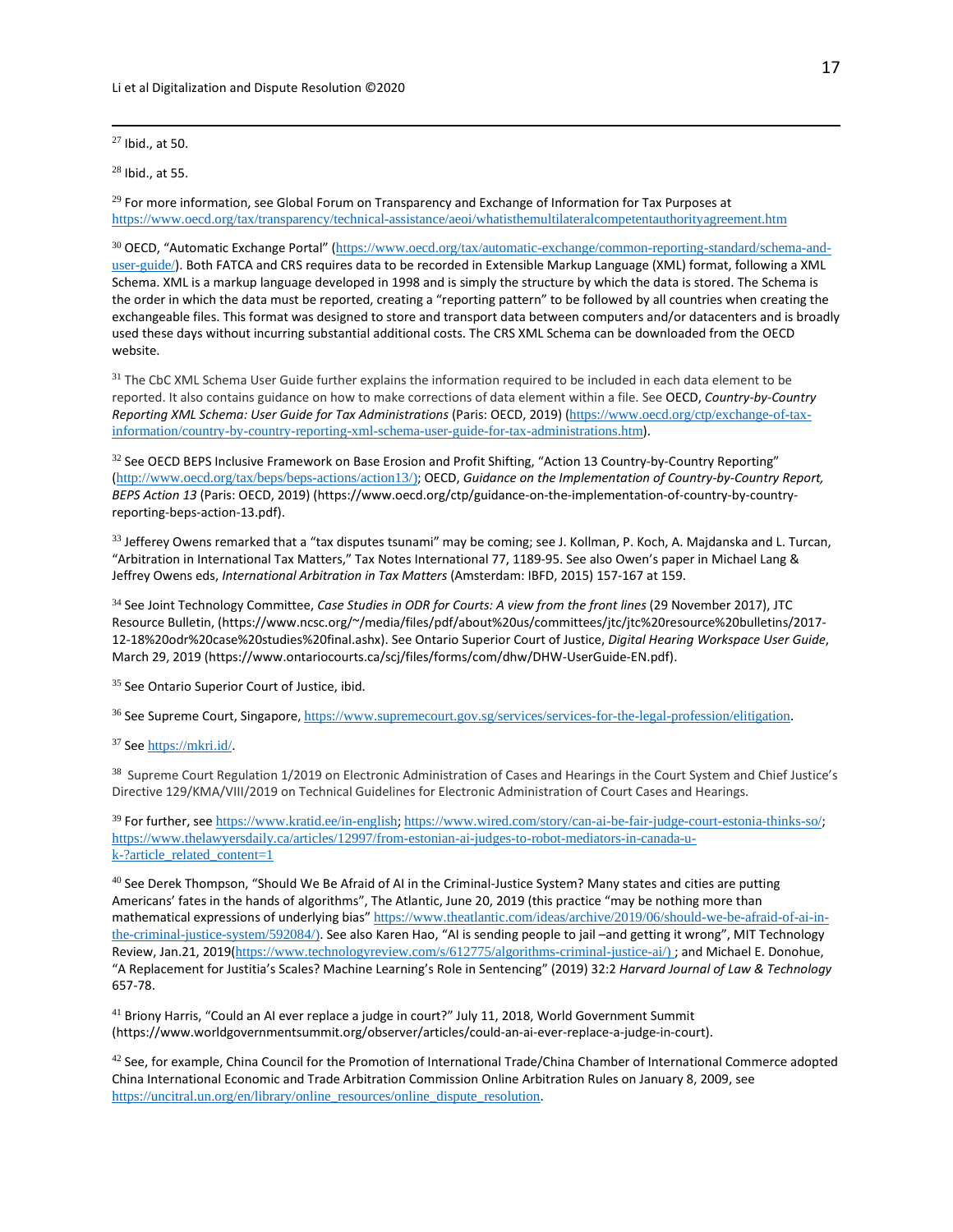<sup>43</sup> See e.g. EU, Directive 2013/11/EU of the European Parliament and of the Council of 21 May 2013, *Official Journal of the European Union* L165; UNCITRAL, Technical Notes on Online Dispute Resolution (New York: UN, 2017).

<sup>44</sup> "Claimants, respondents and arbitral panelists all have web-based access to all of the digitized materials. At the same time, each party retains secure, private access to internal attorney work product, including notes, tags, research, private documents and so on. Parties can perform quick searches of the data set at any time. They can also annotate, categorize and organize documents into custom binders, and share mark-up and commentary among designated users." Charlie Harrel, "[The Digital](https://www.plaintiffmagazine.com/recent-issues/item/the-digital-future-of-arbitration)  [Future Of Arbitration](https://www.plaintiffmagazine.com/recent-issues/item/the-digital-future-of-arbitration)" (2017) Plaintiff Magazine ([https://www.plaintiffmagazine.com/recent-issues/item/the-digital-future-of](https://www.plaintiffmagazine.com/recent-issues/item/the-digital-future-of-arbitration))[arbitration\)](https://www.plaintiffmagazine.com/recent-issues/item/the-digital-future-of-arbitration)).

<sup>45</sup> Lise Alm, "The SCC Platform"( [https://journal.arbitration.ru/analytics/the-scc-platform/\)](https://journal.arbitration.ru/analytics/the-scc-platform/)).

<sup>46</sup> See https://uncitral.un.org/en/texts/arbitration/contractualtexts/arbitration.

<sup>47</sup> See <https://iccwbo.org/dispute-resolution-services/arbitration/rules-of-arbitration/>.

48 Asia-Pacific Economic Cooperation, APEC Collaborative Framework for Online Dispute Resolution of Cross-Border Business-to-Business Disputes – Endorsed, 26-27 August 2019 ([http://mddb.apec.org/Documents/2019/EC/EC2/19\\_ec2\\_022.pdf\)](http://mddb.apec.org/Documents/2019/EC/EC2/19_ec2_022.pdf).

 $49$  Ibid., section 1.2.

<sup>50</sup> See <https://go.smartsettle.com/>. For more on this particular case, see Graham Ross, "Smart settlement: an opportunity for mediators", Infolaw newsletter, March 2019 ([https://www.infolaw.co.uk/newsletter/2019/03/smart-settlement-opportunity](https://www.infolaw.co.uk/newsletter/2019/03/smart-settlement-opportunity-mediators/)[mediators/\)](https://www.infolaw.co.uk/newsletter/2019/03/smart-settlement-opportunity-mediators/); and John Hyde, "Mediator claims online dispute first to be settled by algorithm", The Law Society Gazettle, 25 February 2019 ([https://www.lawgazette.co.uk/news/mediator-claims-online-dispute-first-to-be-settled-by-algorithm-](https://www.lawgazette.co.uk/news/mediator-claims-online-dispute-first-to-be-settled-by-algorithm-/5069393.article) [/5069393.article](https://www.lawgazette.co.uk/news/mediator-claims-online-dispute-first-to-be-settled-by-algorithm-/5069393.article)).

<span id="page-18-0"></span><sup>51</sup> Tara Vasdani, "From Estonian AI Judge to robot mediators in Canada, U.K." The Lawyer's Daily, June 13, 2019 (<https://www.thelawyersdaily.ca/articles/12997>).

<span id="page-18-1"></span><sup>52</sup> Article 25 of the UN Model has two alternatives: Alternative A reproduces Article 25 of the OECD Model without paragraph 5 regarding arbitration and Alternative B includes the arbitration clause with some modifications.

<sup>53</sup> E.g. UN Model, Annex to the commentary on paragraph 5 of article 25, at 611 and 612.

<sup>54</sup> Christina Dimitropoulou, Sriram Govind and Laura Turcan, "Applying modern, disruptive technologies to improve the effectiveness of tax treaty dispute resolution" (2018) *eJournal of Tax Research* at 287.

<sup>55</sup> E.g. Rob Thomas, Becky Lai and Justin Kyte, "Discussion Paper on Improving Dispute Settlement among 'Belt and Road' Jurisdictions" in BRITACOM Special Edition, Building a Growth-Friendly Tax Environment in Collaboration with International Taxation in China (April 2019), at 80-91 (hereinafter "Thomas, Lai and Kyte"); Hunan Tax Bureau of State Administration of Taxation and PwC, Guidelines of Tax Policy and Risk Management under Belt and Road Initiative (forthcoming). (湖南国税局, 普华永道,《一带一路 – 税收政策与风险管理手册》); Xiaojing Cui, "Research on Preferential Arrangement and Dispute Resolution under Tax Treaties between China and 'the Belt and Road' Countries" (2017) 2 *China Legal Science* 194-214 (崔晓 静, 《中国与"一带一路"国家税收协定优惠安排与适用争议研究》, 载《中国法学》, 2017 年 2 期, 第 194-214 页); Xu Diheng, "A Step Forward for Tax Dispute Resolution between China and ASEAN Countries under the Belt and Road Initiative" (2019) 7:1 *Singapore Management University School of Accountancy Research Paper*, No. 2019-S-93 ([https://ssrn.com/abstract=3349398\)](https://ssrn.com/abstract=3349398).

<sup>56</sup> Thomas, Lai and Kyte, ibid.

<sup>57</sup> OECD, "MAP statistics" (https://www.oecd.org/tax/dispute/mutual-agreement-procedure-statistics.htm).

<sup>58</sup> Supra note 55.

<sup>59</sup> For further, see Sanjeev Gupta et. al. "Chapter 1: Introduction Reshaping Public Finance" and Susan Lund, Olivia White, and Jason Lamb, "Chapter 13: The Value of Digitalizing Government Payments in Developing Economics" in IMF Report, supra note 11.

 $60$  Lund et. al., ibid., at 305.

<sup>61</sup> See <https://www.worldbank.org/en/programs/platform-for-tax-collaboration>.